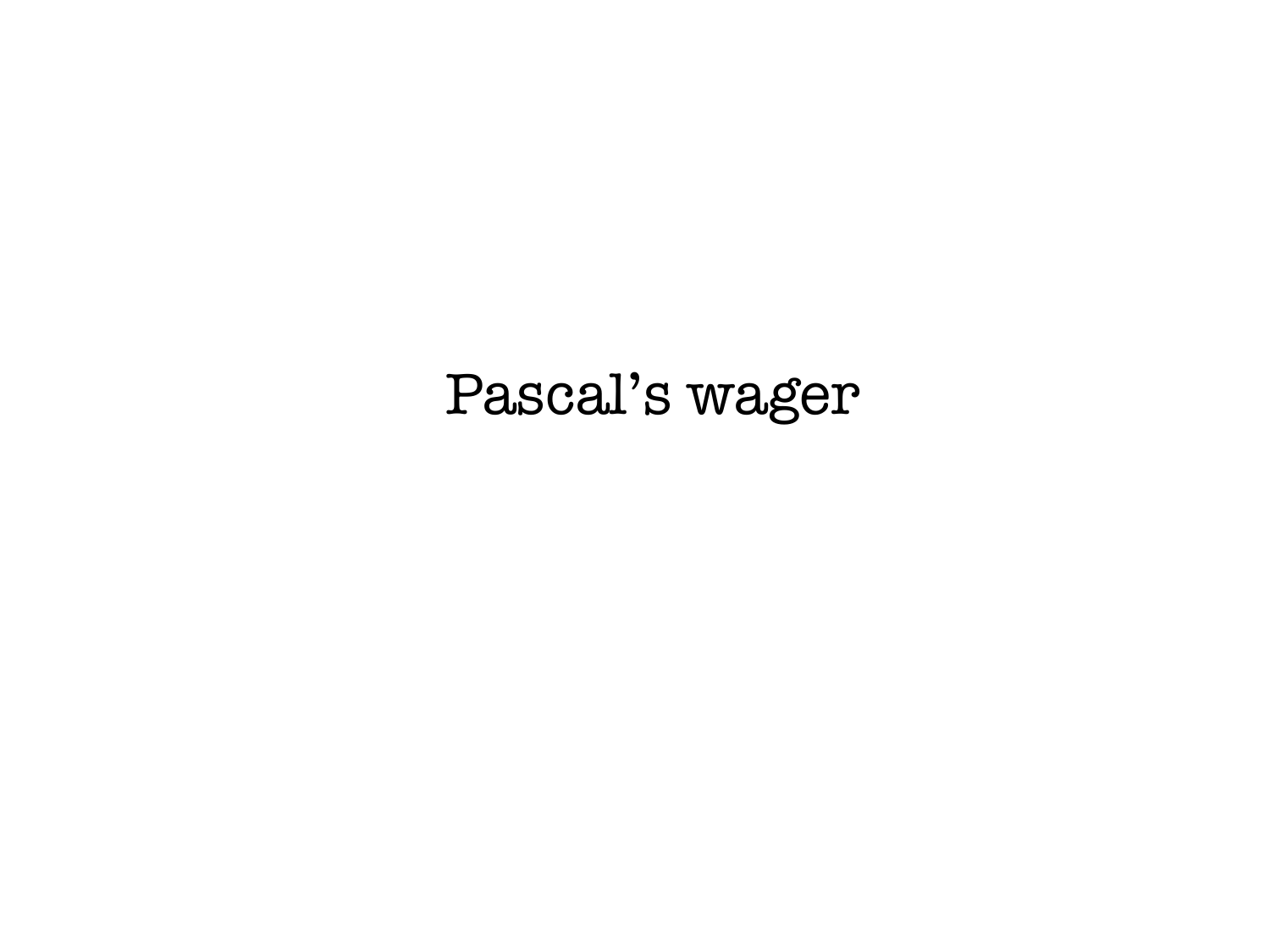

Blaise Pascal was a 17th century French philosopher, theologian, and mathematician; he made foundational contributions to, among other areas, the early development of the theory of probability.

So far we have discussed a number of arguments for or against the existence of God. In the reading for today, Pascal asks not **"Does God exist?"** but **"Should we believe in God?"** What is distinctive about Pascal's approach to the latter question is that he thinks that we can answer it without first answering the former question.

Here is what he has to say about the question of whether God exists:

"Let us then examine this point, and let us say: 'Either God is or he is not.' But to which view shall we be inclined? Reason cannot decide this question. Infinite chaos separates us. At the far end of this infinite distance a coin is being spun which will come down heads or tails. How will you wager? Reason cannot make you choose either, reason cannot prove either wrong."

Pascal is here expressing a kind of skepticism about the ability of human reason to tell us whether there is a God.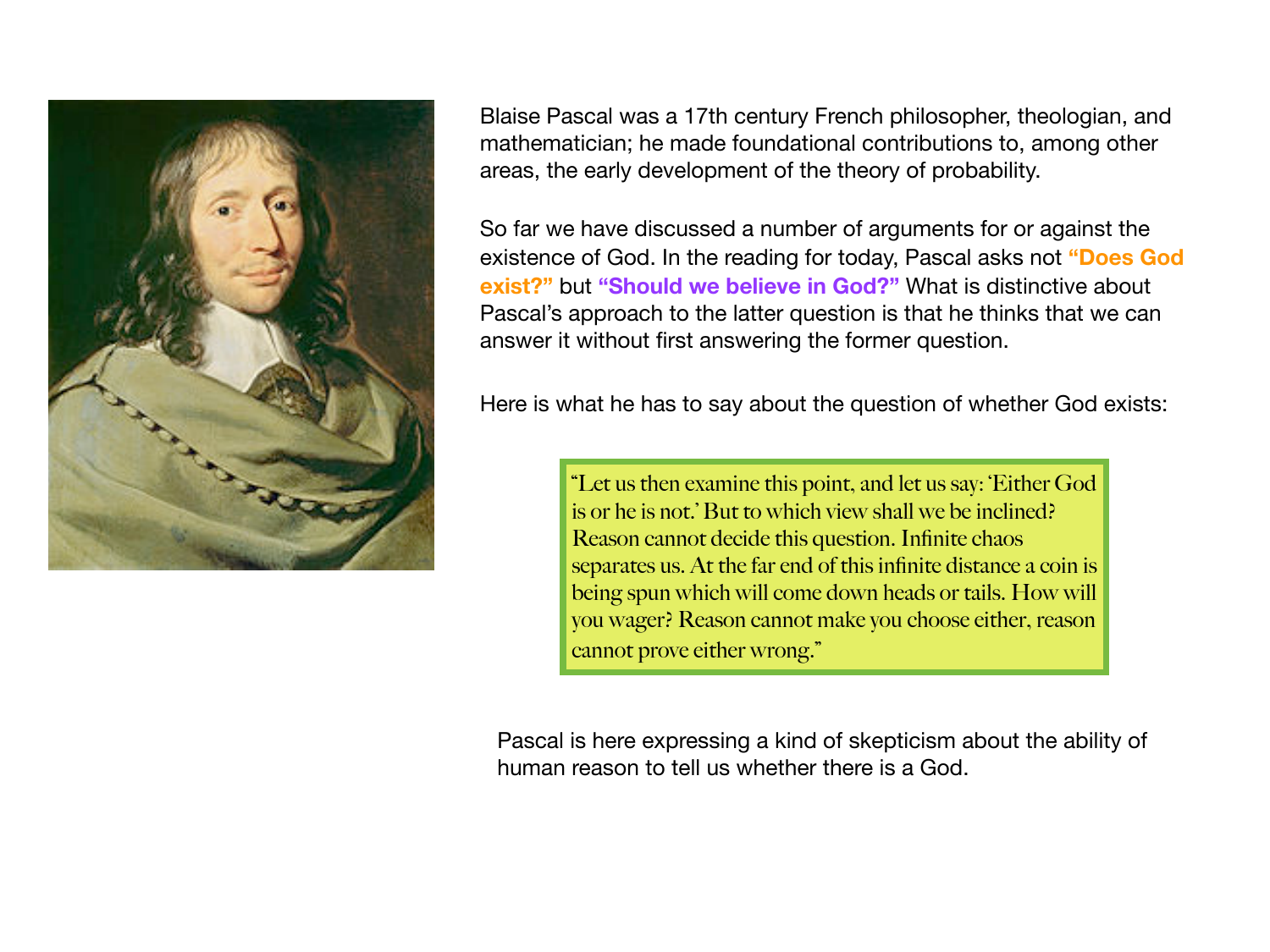

So far we have discussed a number of arguments for or against the existence of God. In the reading for today, Pascal asks not **"Does God exist?"** but **"Should we believe in God?"** What is distinctive about Pascal's approach to the latter question is that he thinks that we can answer it without first answering the former question.

Here is what he has to say about the question of whether God exists:

"Let us then examine this point, and let us say: 'Either God is or he is not.' But to which view shall we be inclined? Reason cannot decide this question. Infinite chaos separates us. At the far end of this infinite distance a coin is being spun which will come down heads or tails. How will you wager? Reason cannot make you choose either, reason cannot prove either wrong."

Pascal is here expressing a kind of skepticism about the ability of human reason to tell us whether there is a God.

But, as Pascal notes, this fact does not remove the necessity of our having to decide to believe, or not believe, in God:

"Yes, but you must wager. There is no choice, you are already committed. Which will you choose then? Let us see: since a choice must be made, let us see which offers you the least interest. You have two things to lose: the true and the good; and two things to stake: your reason and your will, your knowledge and your happiness. . . . Since you must necessarily choose, your reason is no more affronted by choosing one rather than the other.... But your happiness? Let us weigh up the gain and the loss involved in calling heads that God exists. Let us assess the two cases: if you win you win everything, if you lose you lose nothing. Do not hesitate then; wager that he does exist."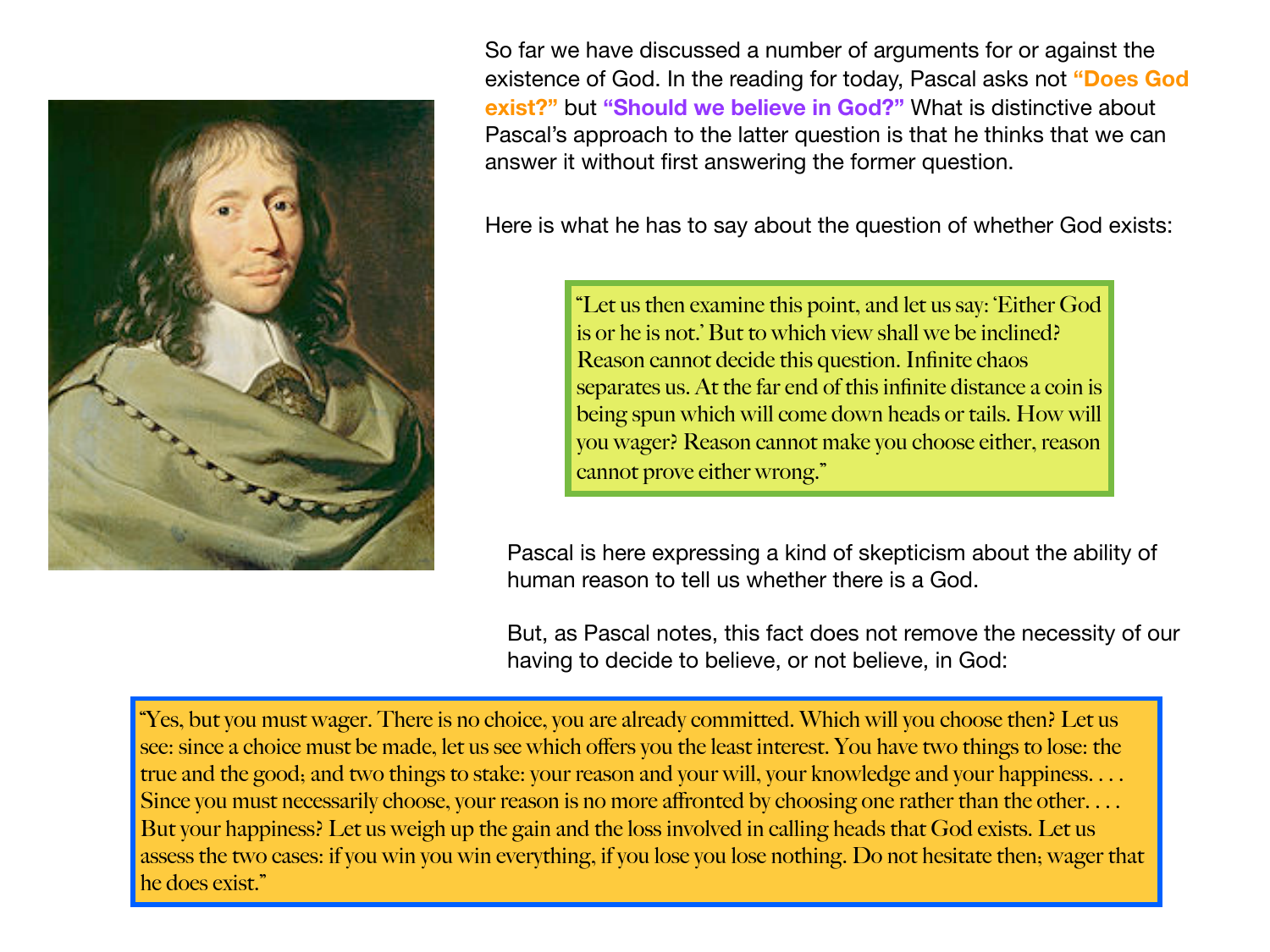But, as Pascal notes, this fact does not remove the necessity of our having to decide to believe, or not believe, in God:

"Yes, but you must wager. There is no choice, you are already committed. Which will you choose then? Let us see: since a choice must be made, let us see which offers you the least interest. You have two things to lose: the true and the good; and two things to stake: your reason and your will, your knowledge and your happiness. . . . Since you must necessarily choose, your reason is no more affronted by choosing one rather than the other.... But your happiness? Let us weigh up the gain and the loss involved in calling heads that God exists. Let us assess the two cases: if you win you win everything, if you lose you lose nothing. Do not hesitate then; wager that he does exist."

This is quite different than the sorts of arguments we have discussed so far for belief in God. Each of those arguments made a case for belief in God on the basis of a case for the **truth** of that belief; Pascal focuses on the **happiness** that forming the belief might bring about. This is presumably the point of Pascal's emphasis on the question of **"gain and loss."**

But what is Pascal's argument that belief in God will lead to greater happiness? It seems to be contained in the last two sentences of this passage. Pascal is saying that if you believe in God and God exists ("you win"), you win eternal life ("you win everything"), whereas if God does not exist, it doesn't matter whether you believe in God ("you lose nothing").

Pascal was one of the first thinkers to systematically investigate the question of how it is rational to act under certain kinds of uncertainty, a topic now known as "decision theory." We can use some concepts from decision theory to get a bit more precise about how Pascal's argument here is supposed to work.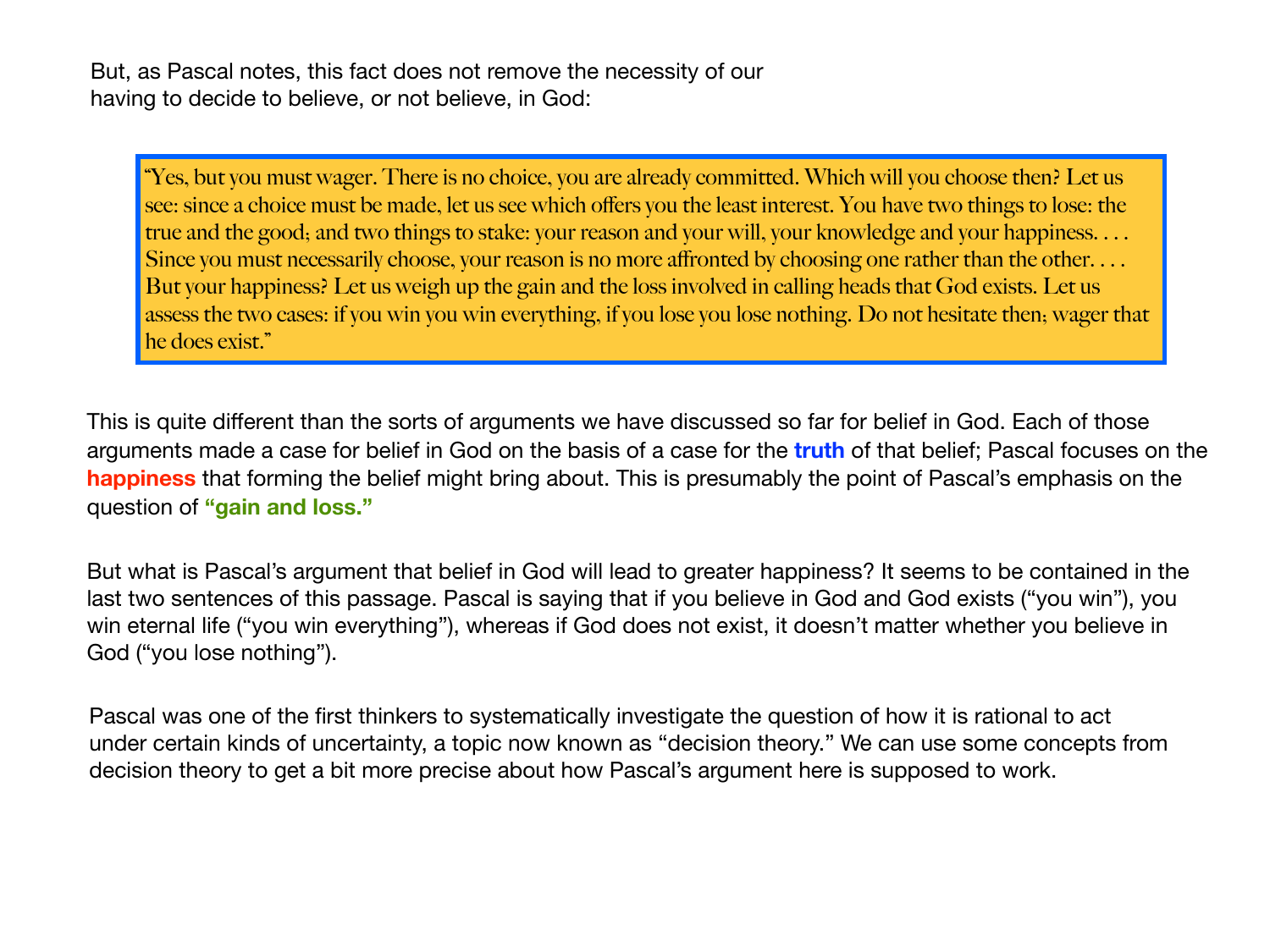"Yes, but you must wager. There is no choice, you are already committed. Which will you choose then? Let us see: since a choice must be made, let us see which offers you the least interest. You have two things to lose: the true and the good; and two things to stake: your reason and your will, your knowledge and your happiness. . . . Since you must necessarily choose, your reason is no more affronted by choosing one rather than the other.... But your happiness? Let us weigh up the gain and the loss involved in calling heads that God exists. Let us assess the two cases: if you win you win everything, if you lose you lose nothing. Do not hesitate then; wager that he does exist."

But what is Pascal's argument that belief in God will lead to greater happiness? It seems to be contained in the last two sentences of this passage. Pascal is saying that if you believe in God and God exists ("you win"), you win eternal life ("you win everything"), whereas if God does not exist, it doesn't matter whether you believe in God ("you lose nothing").

We are facing a decision in which we have only **two options**: belief or nonbelief. And there is **one unknown factor** which will determine the outcome of our choice: whether or not God exists. **So, pairing each possible choice with each possible outcome, there are four possibilities.** Our question should be: when faced with a decision like this, what should guide our choice?

We can get clearer on this question by considering a simple bet:

I offer you the chance of choosing heads or tails on a fair coin flip, with the following payoffs: if you choose heads, and the coin comes up heads, you win \$5; if you choose heads, and the coin comes up tails, you lose \$1. If you choose tails, then if the coin comes up heads, you get \$2, and if it comes up tails, you lose \$1.

As in Pascal's case, we have a decision with two options - heads or tails - and one relevant unknown - the way the coin will flip will turn out.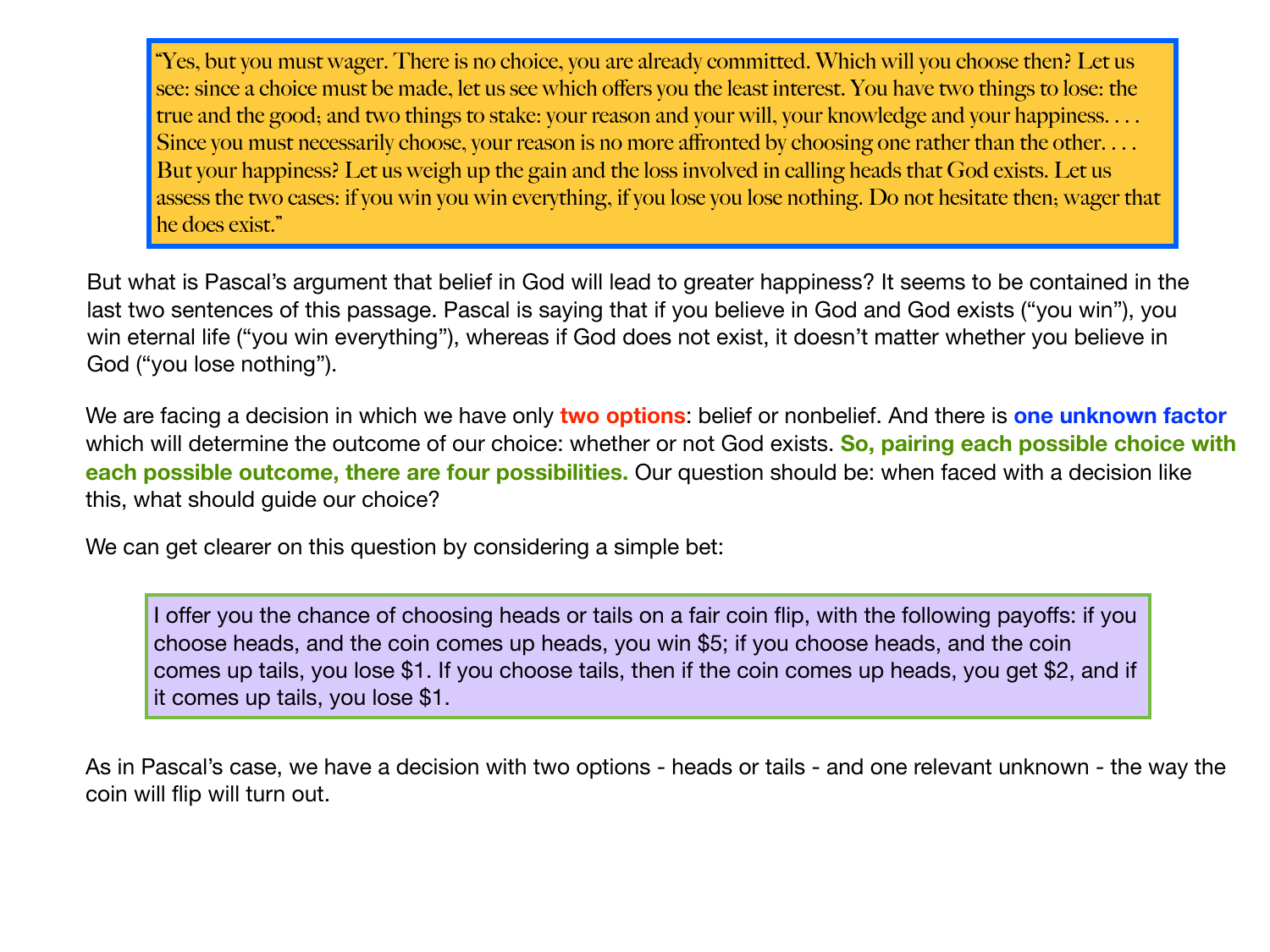We are facing a decision in which we have only **two options**: belief or nonbelief. And there is **one unknown factor** which will determine the outcome of our choice: whether or not God exists. **So, pairing each possible choice with each possible outcome, there are four possibilities.** Our question should be: when faced with a decision like this, what should guide our choice?

We can get clearer on this question by considering a simple bet:

I offer you the chance of choosing heads or tails on a fair coin flip, with the following payoffs: if you choose heads, and the coin comes up heads, you win \$5; if you choose heads, and the coin comes up tails, you lose \$1. If you choose tails, then if the coin comes up heads, you get \$2, and if it comes up tails, you lose \$1.

As in Pascal's case, we have a decision with two options - heads or tails - and one relevant unknown - the way the coin will flip will turn out.

We can represent this choice as follows:

| <b>Courses of action</b> | Possibility 1: The coin<br>comes up heads | Possibility 2: The coin<br>comes up tails |
|--------------------------|-------------------------------------------|-------------------------------------------|
| Choose heads             | win $$5$                                  | lose \$1                                  |
| <b>Choose tails</b>      | win $$2$                                  | lose \$1                                  |

Obviously, given this choice, you should choose heads. One way to put the reason for this is as follows: **there is one possibility on which you are better off having chosen heads, and no possibility on which you are worse off choosing heads.** This is to say that choosing heads **dominates** choosing tails.

This suggests the following rule for decision-making: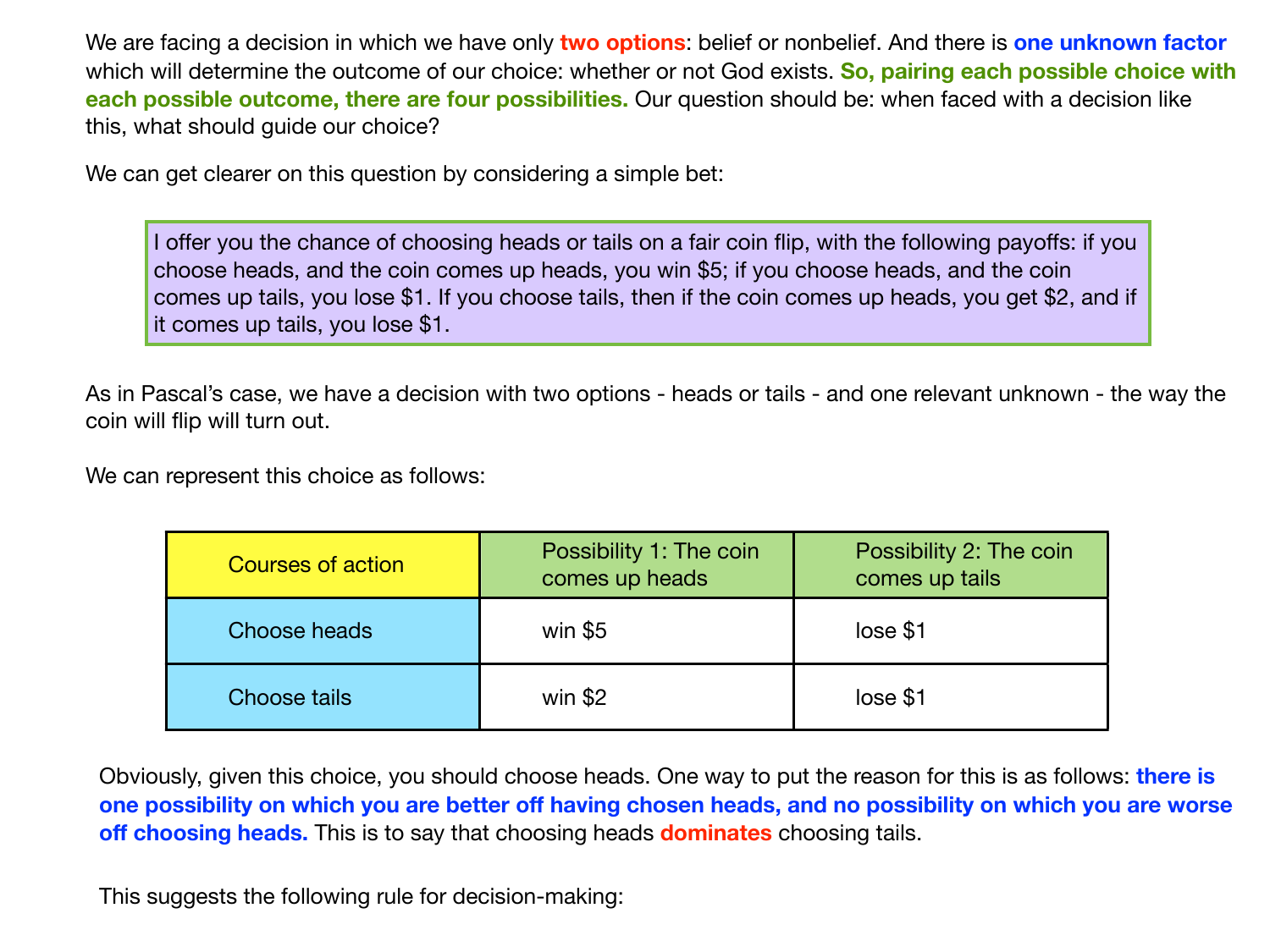We are facing a decision in which we have only **two options**: belief or nonbelief. And there is **one unknown factor** which will determine the outcome of our choice: whether or not God exists. **So, pairing each possible choice with each possible outcome, there are four possibilities.** Our question should be: when faced with a decision like this, what should guide our choice?

This suggests the following rule for decision-making:

# **The rule of dominance**

If you are choosing between A and B, and A dominates B, you should choose A

One way to read Pascal's argument that we should believe in God is as saying that believing in God **dominates** nonbelief. Recall the quote discussed above:

"Yes, but you must wager. There is no choice, you are already committed. Which will you choose then? Let us see: since a choice must be made, let us see which offers you the least interest. You have two things to lose: the true and the good; and two things to stake: your reason and your will, your knowledge and your happiness. . . . Since you must necessarily choose, your reason is no more affronted by choosing one rather than the other.  $\dots$ But your happiness? **Let us weigh up the gain and the loss involved in calling heads that God exists. Let us assess the two cases: if you win you win everything, if you lose you lose nothing**. Do not hesitate then; wager that he does exist."

Pascal's claim that **if you lose, you lose nothing** is some indication that he thought that belief dominated nonbelief; the thought would be that in the case where God exists (i.e., where you win), you are better off believing, and that in the case where God does not exist (i.e., where you lose) you are no worse off.

If Pascal is right about this, then we might represent our decision about whether or not to believe in God as follows: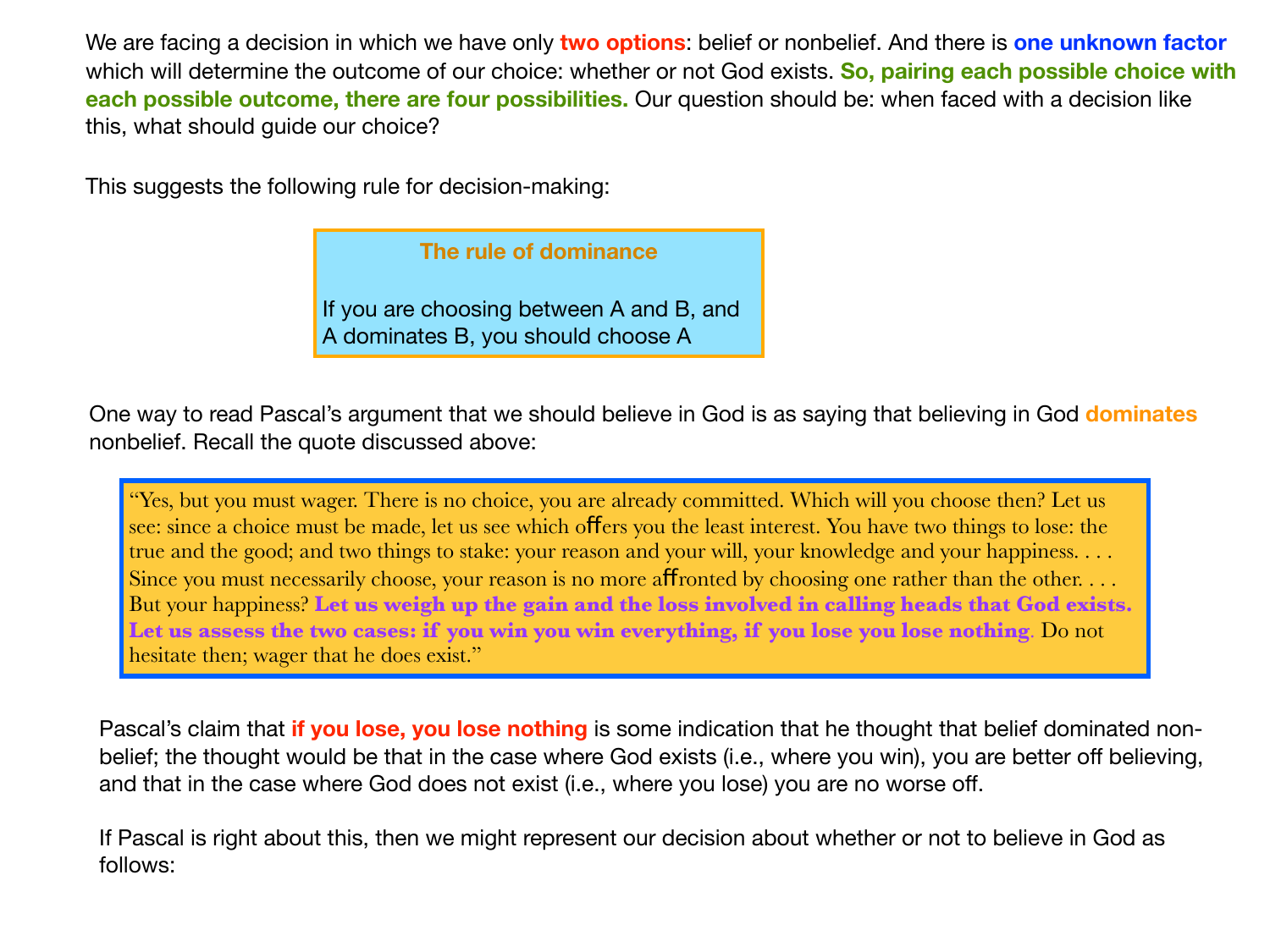We are facing a decision in which we have only **two options**: belief or nonbelief. And there is **one unknown factor** which will determine the outcome of our choice: whether or not God exists. **So, pairing each possible choice with each possible outcome, there are four possibilities.** Our question should be: when faced with a decision like this, what should guide our choice?

# **The rule of dominance**

If you are choosing between A and B, and A dominates B, you should choose A

Pascal's claim that **if you lose, you lose nothing** is some indication that he thought that belief dominated nonbelief; the thought would be that in the case where God exists (i.e., where you win), you are better off believing, and that in the case where God does not exist (i.e., where you lose) you are no worse off.

If Pascal is right about this, then we might represent our decision about whether or not to believe in God as follows:

| <b>Possibility 1: God exists</b><br><b>Courses of action</b> |                      | Possibility 2: God does not exist |
|--------------------------------------------------------------|----------------------|-----------------------------------|
| <b>Belief</b>                                                | you "win everything" | you lose nothing, win nothing     |
| Non-belief                                                   | you win nothing      | you lose nothing, win nothing     |

If this is the correct representation of our choice whether or not to believe, then belief dominates non-belief. Since the rule of dominance seems very plausible, this would be a very powerful argument that we ought to believe in God.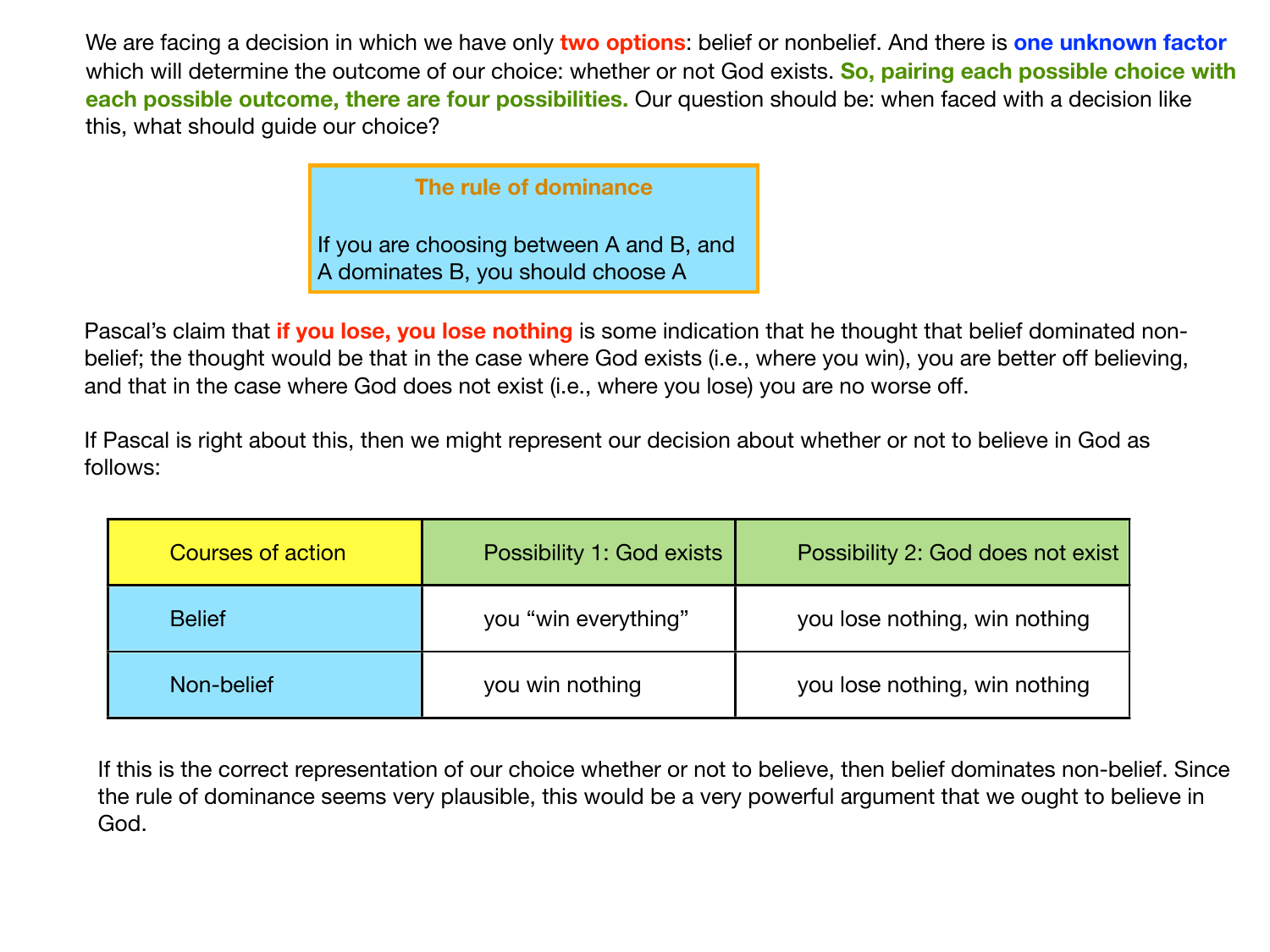# **The rule of dominance**

If you are choosing between A and B, and A dominates B, you should choose A

| <b>Courses of action</b> | <b>Possibility 1: God exists</b> | Possibility 2: God does not exist |
|--------------------------|----------------------------------|-----------------------------------|
| <b>Belief</b>            | you "win everything"             | you lose nothing, win nothing     |
| Non-belief               | you win nothing                  | you lose nothing, win nothing     |

If this is the correct representation of our choice whether or not to believe, then belief dominates non-belief. Since the rule of dominance seems very plausible, this would be a very powerful argument that we ought to believe in God.

However, it is not obvious that belief **does** dominate nonbelief, since it is not obvious that one really loses nothing if one believes in God in the scenario in which God does not exist. Wouldn't one be undertaking religious obligations which one might have avoided? And isn't having a false belief something bad in itself?

If we think about a scenario in which one believes in God but God does not exist as involving some loss - either because one would not do things which one might like to do, or because having a false belief is in itself a loss then believing does not dominate not believing.

However, there is some indication that this is not the best interpretation of Pascal's argument anyway.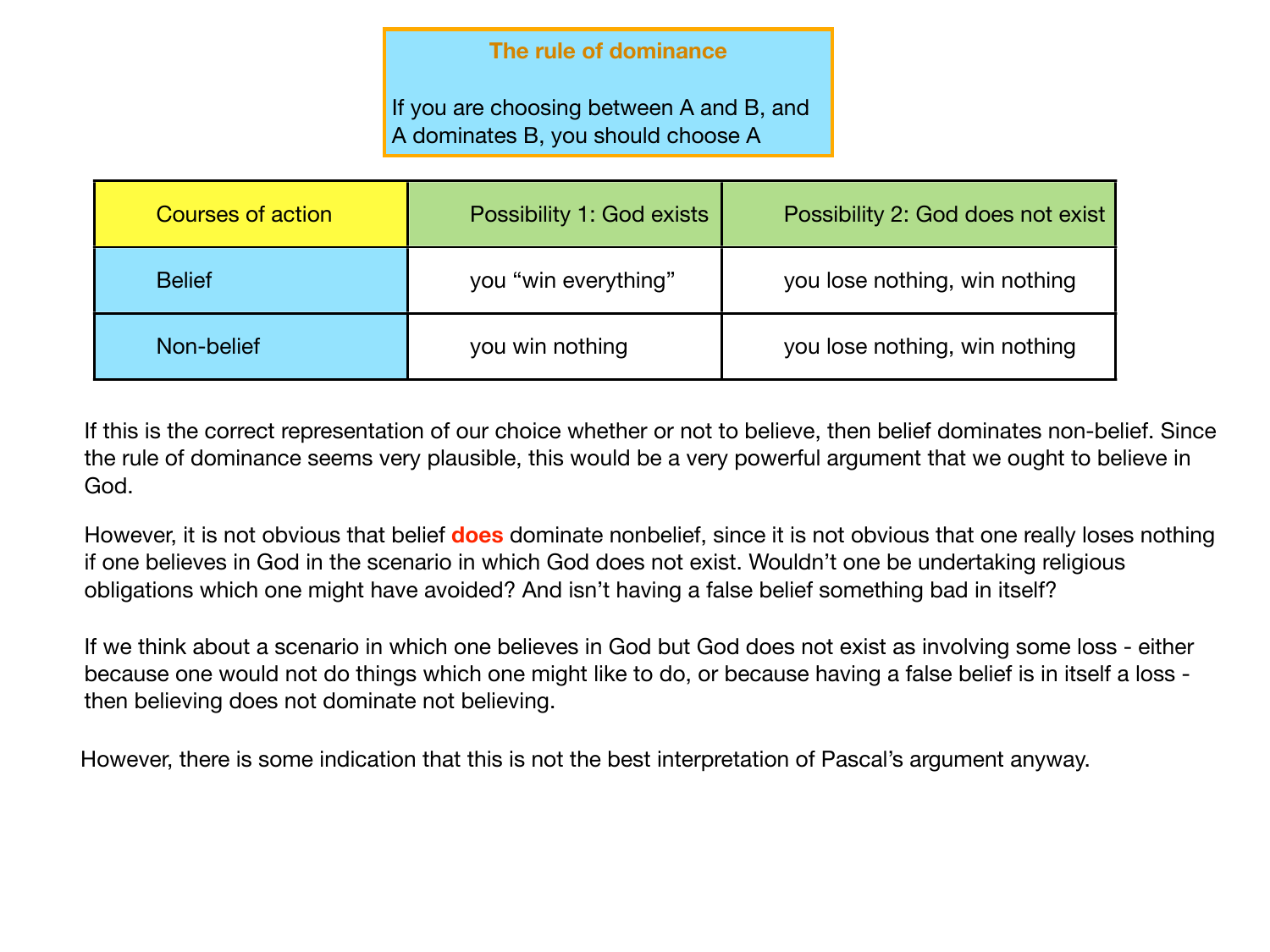However, there is some indication that this is not the best interpretation of Pascal's argument anyway. The distinction between these two kinds of reasons.

Consider the following passage:  $\blacksquare$ 

"... since there is an equal chance of gain and loss, if you stood to win only two lives for one you could still wager, but supposing you stood to win three?

. . . it would be unwise of you, since you are obliged to play, not to risk your life in order to win three lives at a game in which there is an equal chance of winning and losing. ... But here there is an infinity of happy life to be won, one chance of winning against a finite number of chances of losing, and what you are staking is finite. That leaves no choice; wherever there is infinity, and where there are not infinite chances of losing against that of winning, there is no room for hesitation, you must give everything. And thus, since you are obliged to play, you must be renouncing reason if you hoard your life rather than risk it for an infinite gain, just as likely to occur as a loss amounting to nothing."

Here Pascal is thinking of bets where you might win or lose something by playing, but where what you win is greater than what you lose. But in bets of this sort, dominance reasoning will not tell us whether or not to take the bet, since it will not be the case that taking the bet will never leave you worse off than not from decision theory, the study of the principles which govern rational decision-making. taking it.

dominates the others, and so where the rule of dominance does not tell us what to do. Let's consider how we might reason about decisions of this sort, where it is not the case that one option

Pascal was one of the first thinkers to systematically investigate what we now call 'decision It's again useful to think about a simple bet.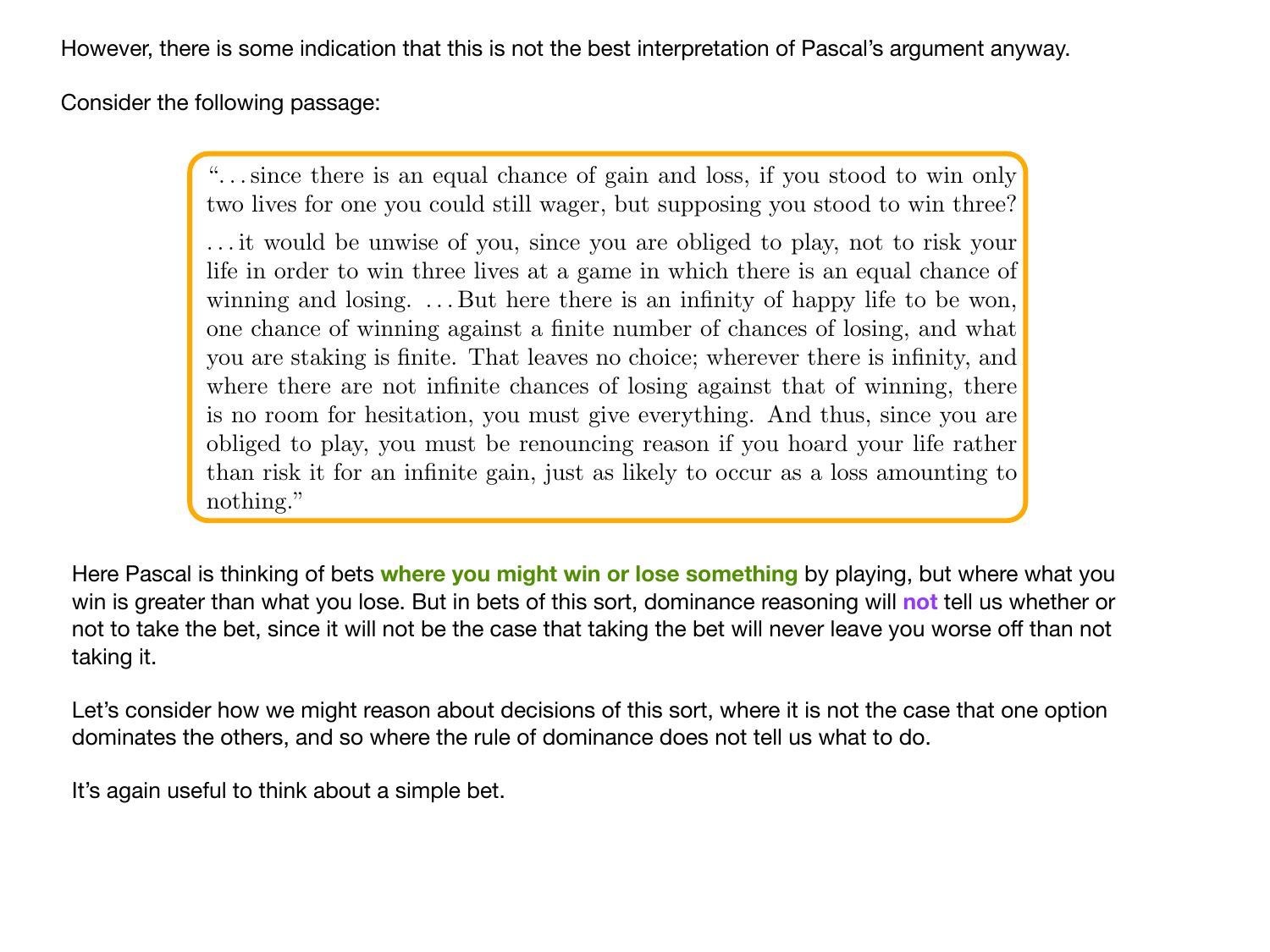Let's consider how we might reason about decisions of this sort, where it is not the case that one option dominates the others, and so where the rule of dominance does not tell us what to do.

It's again useful to think about a simple bet.

I'm about to flip a coin, and offer you the following bet: if the coin comes up heads, then I will give you \$5; if it comes up tails, you will owe me \$3. You know that it is a fair coin. Should you take the bet?

We might represent this decision using the following table:

| <b>Courses of action</b> | <b>Possibility 1: Coin</b><br>comes up heads | <b>Possibility 2: Coin</b><br>comes up tails |
|--------------------------|----------------------------------------------|----------------------------------------------|
| Take the bet             | win $$5$                                     | lose \$3                                     |
| Don't take the bet       | \$0                                          | \$0                                          |

Here neither course of action dominates the other; but it still seems that you should clearly take the bet. Why?

There is a ½ probability that the coin will come up heads, and a ½ probability that it will come up tails. In the first case I win \$5, and in the second case I lose \$3. So, in the long run, I'll win \$5 about half the time, and lose \$3 about half the time. So, in the long run, I should expect the amount that I win per coin flip to be the average of these two amounts a win of \$1.

We can express this by saying that the **expected utility** of taking the bet is \$1. It seems that one should take this bet because the expected utility of doing so is greater than the expected utility of not taking the bet.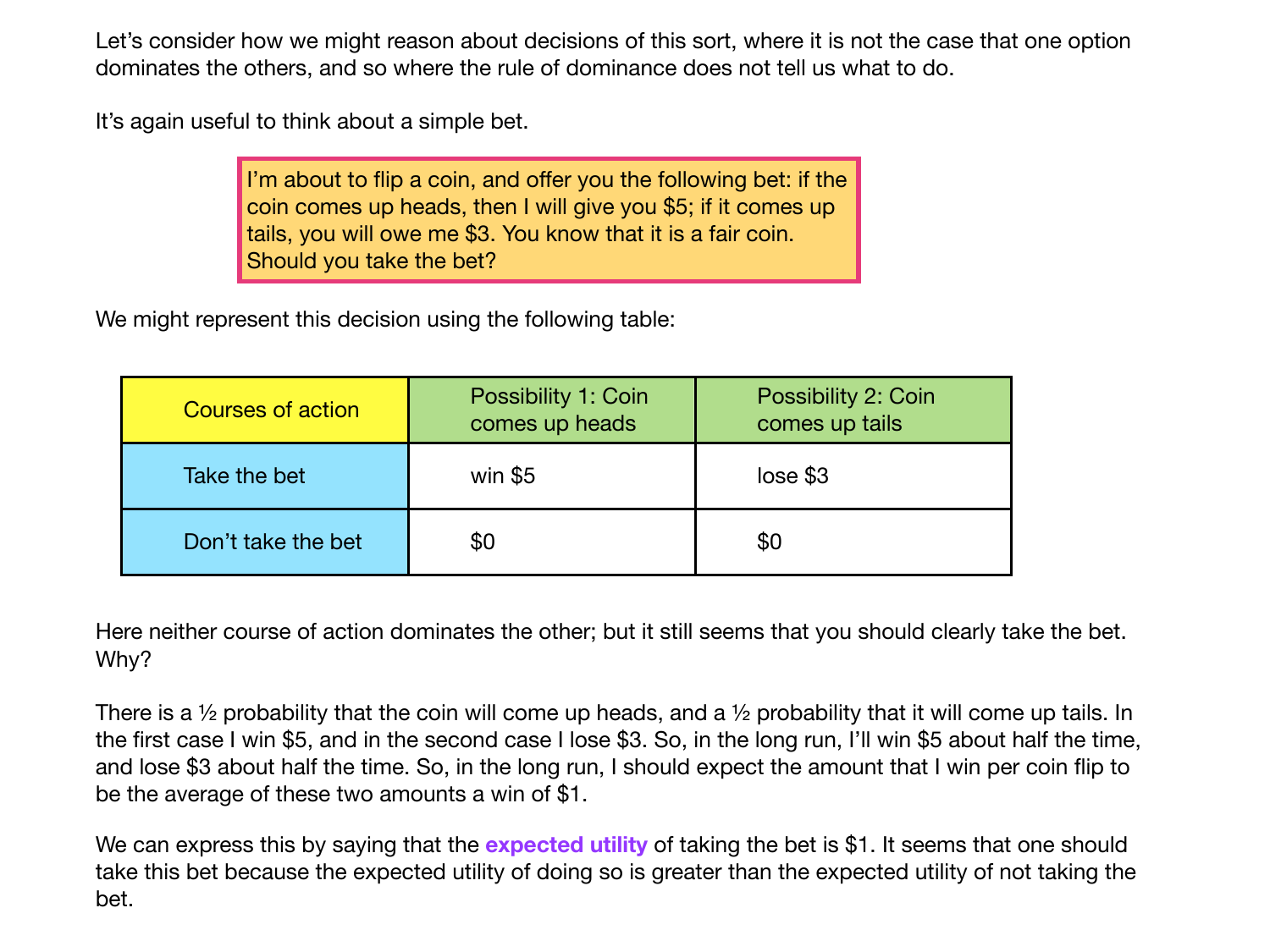| <b>Courses of action</b> | <b>Possibility 1: Coin</b><br>comes up heads | <b>Possibility 2: Coin</b><br>comes up tails |
|--------------------------|----------------------------------------------|----------------------------------------------|
| Take the bet             | win $$5$                                     | lose \$3                                     |
| Don't take the bet       | \$0                                          | \$0                                          |

There is a  $\frac{1}{2}$  probability that the coin will come up heads, and a  $\frac{1}{2}$  probability that it will come up tails. In the first case I win \$5, and in the second case I lose \$3. So, in the long run, I'll win \$5 about half the time, and lose \$3 about half the time. So, in the long run, I should expect the amount that I win per coin flip to be the average of these two amounts a win of \$1.

We can express this by saying that the **expected utility** of taking the bet is \$1. It seems that one should take this bet because the expected utility of doing so is greater than the expected utility of not taking the bet.

To calculate the expected utility of an action, we assign each outcome of the action a certain **probability**, thought of as a number between 0 and 1, and a certain **value** (in the above case, the relevant value is just the money won). In the case of each possible outcome, **we then multiply its probability by its value; the expected utility of the action will then be the sum of these results.**

In the case of the above bet, the calculation looks like this:

| <b>Courses of action</b> | Possibility 1: Coin comes<br>up heads<br>Probability=0.5 | Possibility 2: Coin<br>comes up tails<br>Probability=0.5 | <b>Expected utility</b>        |
|--------------------------|----------------------------------------------------------|----------------------------------------------------------|--------------------------------|
| Take the bet             | win $$5$                                                 | lose \$3                                                 | $1/2 * $5 + 1/2 * (-\$3) = $1$ |
| Don't take the bet       | \$0                                                      | \$0                                                      | $1/2 * $0 + 1/2 * $0 = $0$     |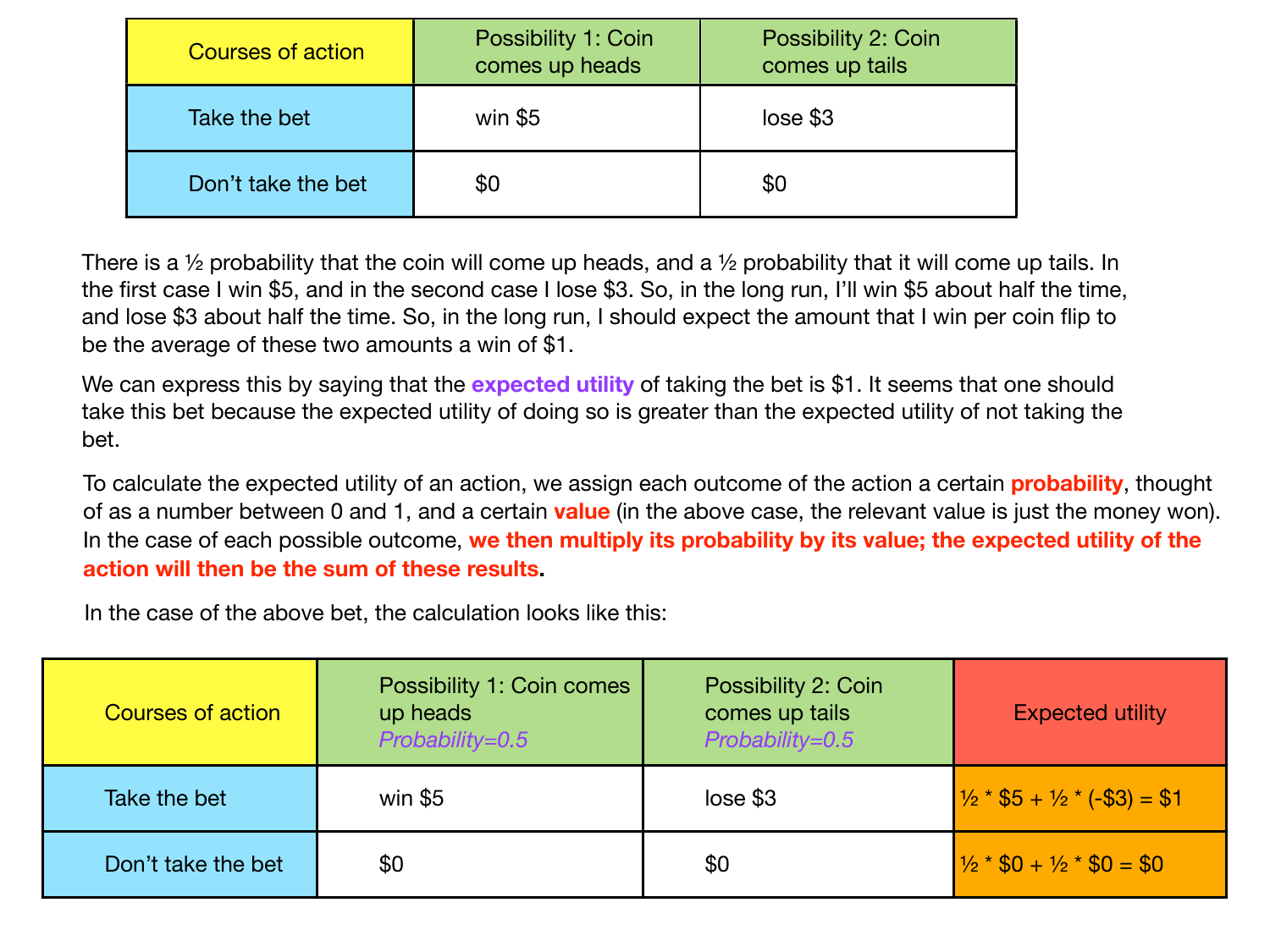To calculate the expected utility of an action, we assign each outcome of the action a certain **probability**, thought of as a number between 0 and 1, and a certain **value** (in the above case, the relevant value is just the money won). In the case of each possible outcome, **we then multiply its probability by its value; the expected utility of the action will then be the sum of these results.**

| <b>Courses of action</b> | <b>Possibility 1: Coin comes</b><br>up heads<br>Probability=0.5 | Possibility 2: Coin<br>comes up tails<br>Probability=0.5 | <b>Expected utility</b>        |
|--------------------------|-----------------------------------------------------------------|----------------------------------------------------------|--------------------------------|
| Take the bet             | win $$5$                                                        | lose \$3                                                 | $1/2 * $5 + 1/2 * (-\$3) = $1$ |
| Don't take the bet       | \$0                                                             | \$0                                                      | $1/2 * $0 + 1/2 * $0 = $0$     |

Reflection on this sort of example seems to make the following principle about rational action seem quite plausible:

**The rule of expected utility**

It is always rational to pursue the course of action with the highest expected utility.

This, as the example of the bet illustrates, tells us what we should do in certain situations about which the rule of dominance is silent. So, even if we think that belief does not dominate non-belief, perhaps we can use the notion of expected utility to reconstruct Pascal's argument.

Let's return to the passage discussed above.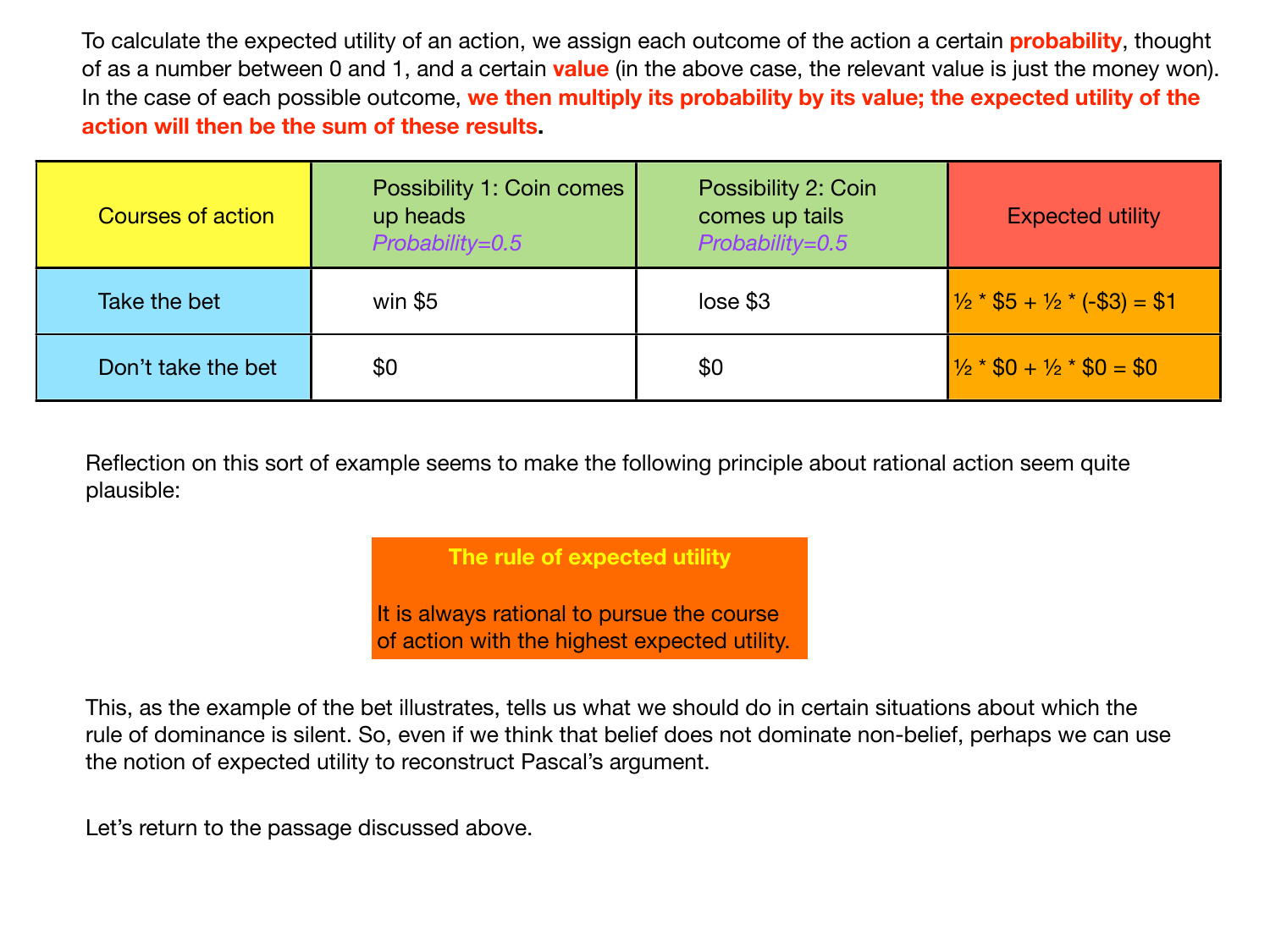# **The rule of expected utility and heating. Do not have the domain of expected utility** Let us assess the two cases: if  $y$  if  $y$  win every thing, if  $y$  if  $y$  if  $y$  if  $y$  if  $y$  if  $y$  if  $y$

It is always rational to pursue the course of action with the highest expected utility. we have considered. Pascal does not provide us any evidence for thinking that God exists. This is the God exists

This, as the example of the bet illustrates, tells us what we should do in certain situations about which the rule of dominance is silent. So, even if we think that belief does not dominate non-belief, perhaps we can use the notion of expected utility to reconstruct Pascal's argument. Passage out more explicit goes on the specific out more explicit in the internal to the internal to it is rational to it is reasonable to the internal to the internal to the internal to the internal to the internal to the

Let's return to the passage discussed above.

"... since there is an equal chance of gain and loss, if you stood to win only two lives for one you could still wager, but supposing you stood to win three?

. . . it would be unwise of you, since you are obliged to play, not to risk your life in order to win three lives at a game in which there is an equal chance of winning and losing. ... But here there is an infinity of happy life to be won, one chance of winning against a finite number of chances of losing, and what you are staking is finite. That leaves no choice; wherever there is infinity, and where there are not infinite chances of losing against that of winning, there is no room for hesitation, you must give everything. And thus, since you are obliged to play, you must be renouncing reason if you hoard your life rather than risk it for an infinite gain, just as likely to occur as a loss amounting to nothing."

Our question is: how might Pascal argue that believing in God has higher expected utility than nonbelief?

eque two things which halp us hare. First, he emphasizes that "there is an equal chance of ga ndood cay once analys immediately as noten inter, and comprised that there is an equal chance of gaintant. from decision theory, the study of the principles which govern rational decision-making. The probability of 1/2. Pascal says two things which help us here. **First**, he emphasizes that "there is an equal chance of gain and

utility of belief in God if God exists is ∞.  $\blacksquare$ **Second**, he says that in this case the amount to be won is **infinite**. We can represent this by saying that the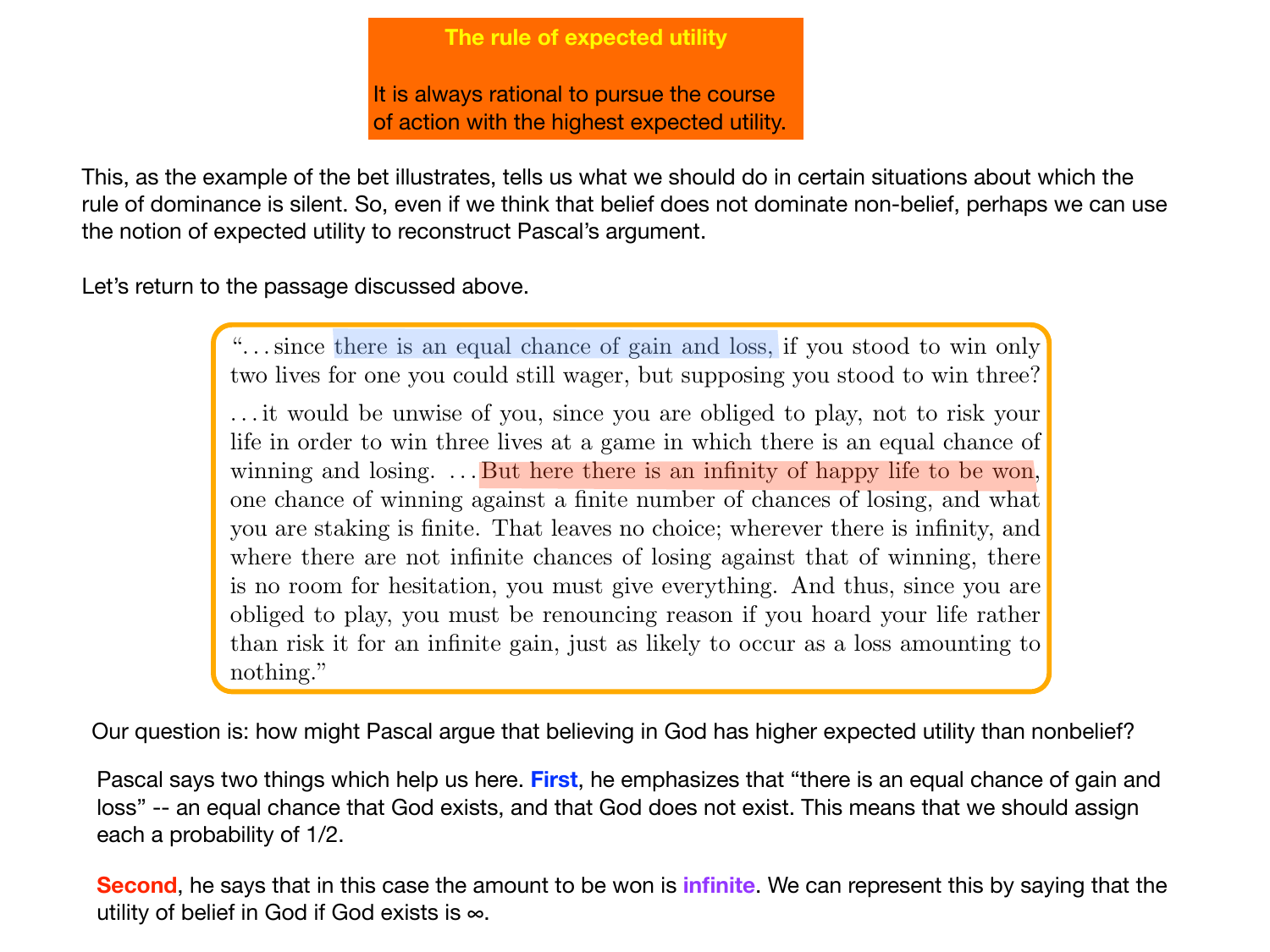It is always rational to pursue the course of action with the highest expected utility.

Pascal says two things which help us here. **First**, he emphasizes that "there is an equal chance of gain and loss" -- an equal chance that God exists, and that God does not exist. This means that we should assign each a probability of 1/2.

**Second**, he says that in this case the amount to be won is **infinite**. We can represent this by saying that the utility of belief in God if God exists is ∞.

Let's concede the point made above in connection with dominance reasoning: if we believe in God, and God does not exist, this involves some loss of utility. This loss will be finite -- let's symbolize it by word "LOSS".

We can then think of the decision whether or not to believe as follows:

| <b>Courses of action</b> | Possibility 1: God<br>exists (Prob. $= 0.5$ ) | <b>Possibility 2: God does</b><br>not exist ( $Prob. = 0.5$ ) |
|--------------------------|-----------------------------------------------|---------------------------------------------------------------|
| Believe in God           | $\infty$                                      | <b>LOSS</b>                                                   |
| Don't believe            |                                               |                                                               |

Supposing that this is the correct assignment of values, what is the expected utility of each action?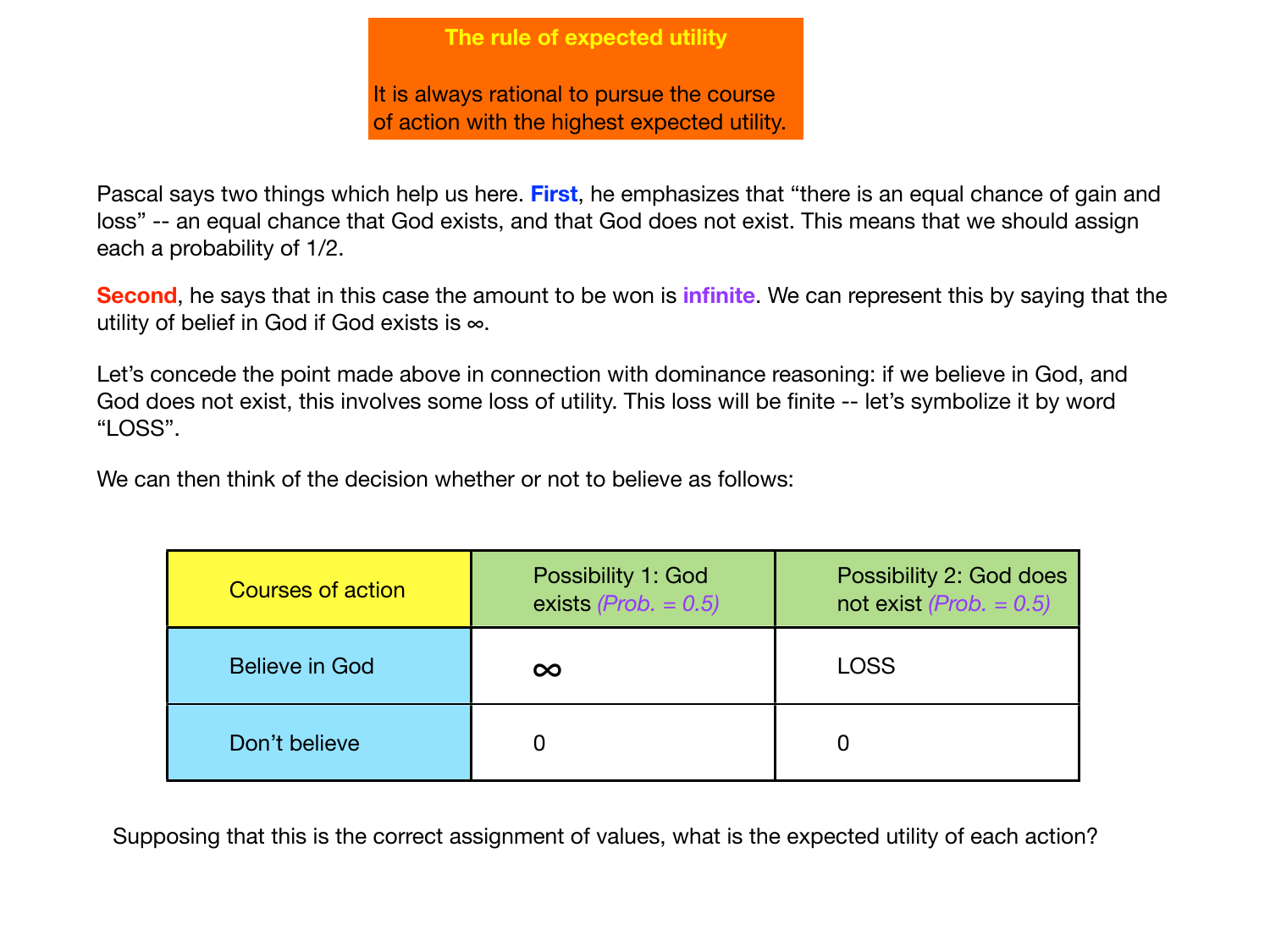It is always rational to pursue the course of action with the highest expected utility.

Supposing that this is the correct assignment of values, what is the expected utility of each action?

| <b>Courses of action</b> | Possibility 1: God<br>exists (Prob. $= 0.5$ ) | Possibility 2: God does<br>not exist ( $Prob. = 0.5$ ) |
|--------------------------|-----------------------------------------------|--------------------------------------------------------|
| <b>Believe in God</b>    | $\infty$                                      | <b>LOSS</b>                                            |
| Don't believe            |                                               |                                                        |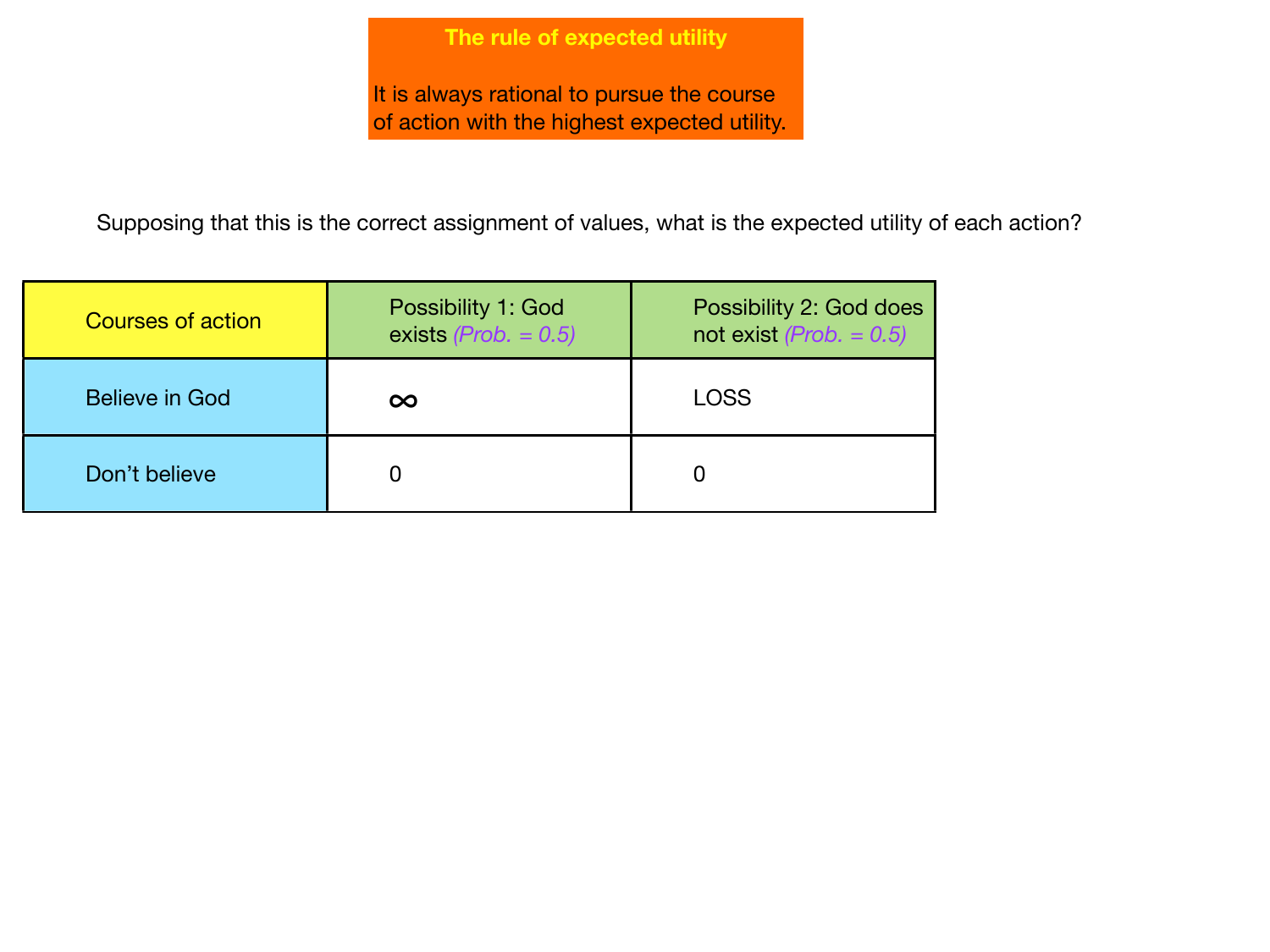It is always rational to pursue the course of action with the highest expected utility.

Supposing that this is the correct assignment of values, what is the expected utility of each action?

| <b>Courses of action</b> | <b>Possibility 1: God</b><br>exists ( <i>Prob.</i> $= 0.5$ ) | Possibility 2: God does<br>not exist (Prob. $= 0.5$ ) | <b>Expected utilities</b>           |
|--------------------------|--------------------------------------------------------------|-------------------------------------------------------|-------------------------------------|
| Believe in God           | $\infty$                                                     | <b>LOSS</b>                                           | $.5^*$ $\infty$ + .5-LOSS= $\infty$ |
| Don't believe            | 0                                                            |                                                       | $.5^*0 + .5^*0 = 0$                 |

So it looks as though the expected utility of believing in God is infinite, whereas the expected utility of nonbelief is 0. If the rule of expected utility is correct, it follows that it is rational to believe in God - and it is not a very close call.

We will consider two sorts of objections to this expected utility argument for the rationality of belief in God. One sort is based on the values in the above table: one might dispute Pascal's claims about the values or probabilities of different outcomes. A second sort of objection is based on objections to the rule of expected utility itself.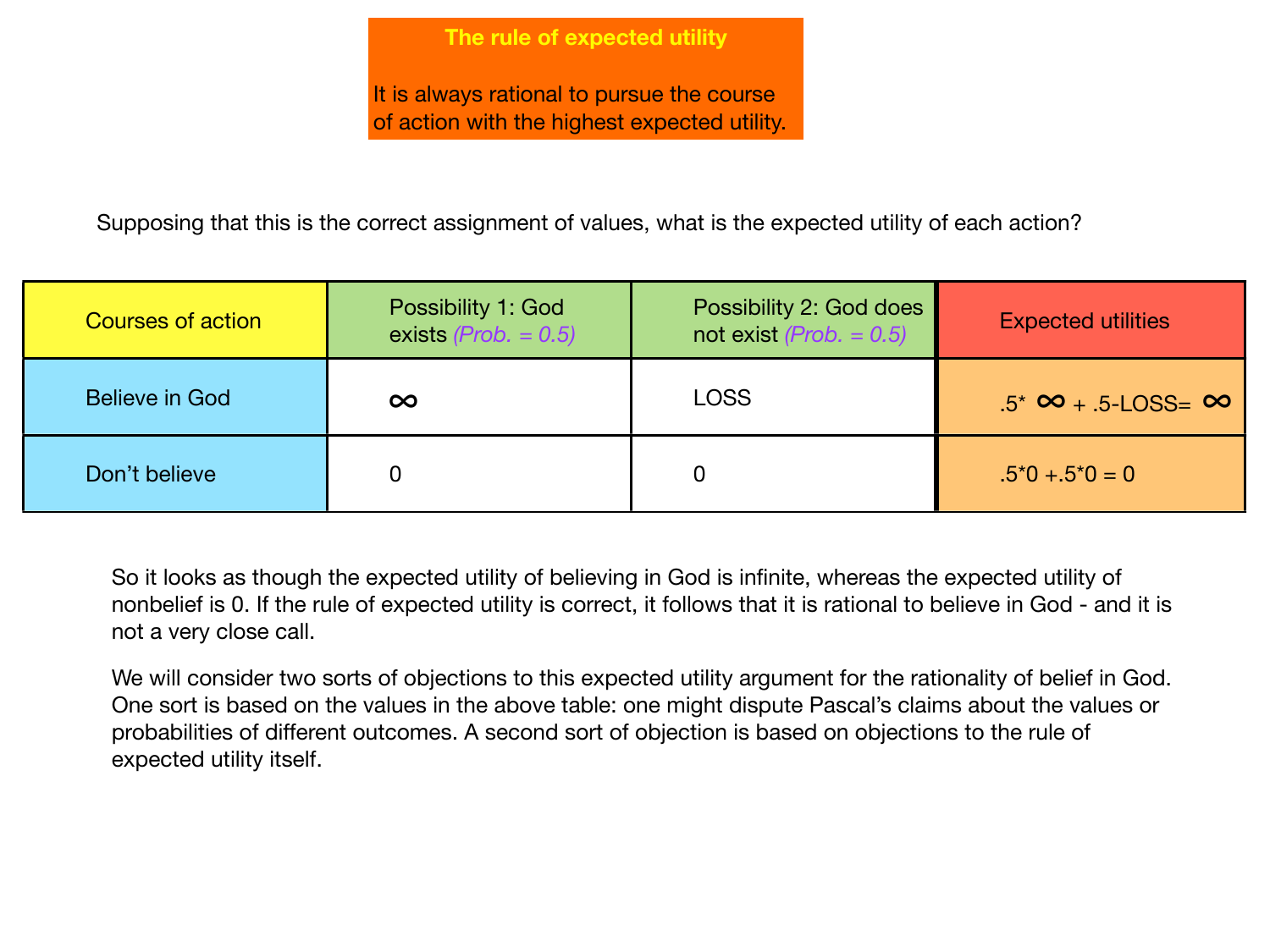It is always rational to pursue the course of action with the highest expected utility.

| <b>Courses of action</b> | <b>Possibility 1: God</b><br>exists (Prob. $= 0.5$ ) | Possibility 2: God does<br>not exist ( $Prob. = 0.5$ ) | <b>Expected utilities</b>           |
|--------------------------|------------------------------------------------------|--------------------------------------------------------|-------------------------------------|
| <b>Believe in God</b>    | $\infty$                                             | <b>LOSS</b>                                            | $.5^*$ $\infty$ + .5-LOSS= $\infty$ |
| Don't believe            |                                                      |                                                        | $.5^*0 + .5^*0 = 0$                 |

Let's consider a few objections of the first sort. First, suppose that the probability that God exists is not 1/2, but some much smaller number -- say, 1/100. Would that affect the argument above?

It seems not. Let's suppose that the probability that God exists is some nonzero finite number *m*, which can be as low as one likes. Then it seems that we should think of the choice between belief and nonbelief as follows:

| <b>Courses of action</b> | <b>Possibility 1: God</b><br>exists (Prob. $=$ m) | <b>Possibility 2: God does</b><br>not exist (Prob. $= 1-m$ ) | <b>Expected utilities</b>             |
|--------------------------|---------------------------------------------------|--------------------------------------------------------------|---------------------------------------|
| <b>Believe in God</b>    | $\infty$                                          | <b>LOSS</b>                                                  | $m^*$ $\infty$ + (1-m)-LOSS= $\infty$ |
| Don't believe            |                                                   |                                                              | $m^*0 + (1-m)^*0 = 0$                 |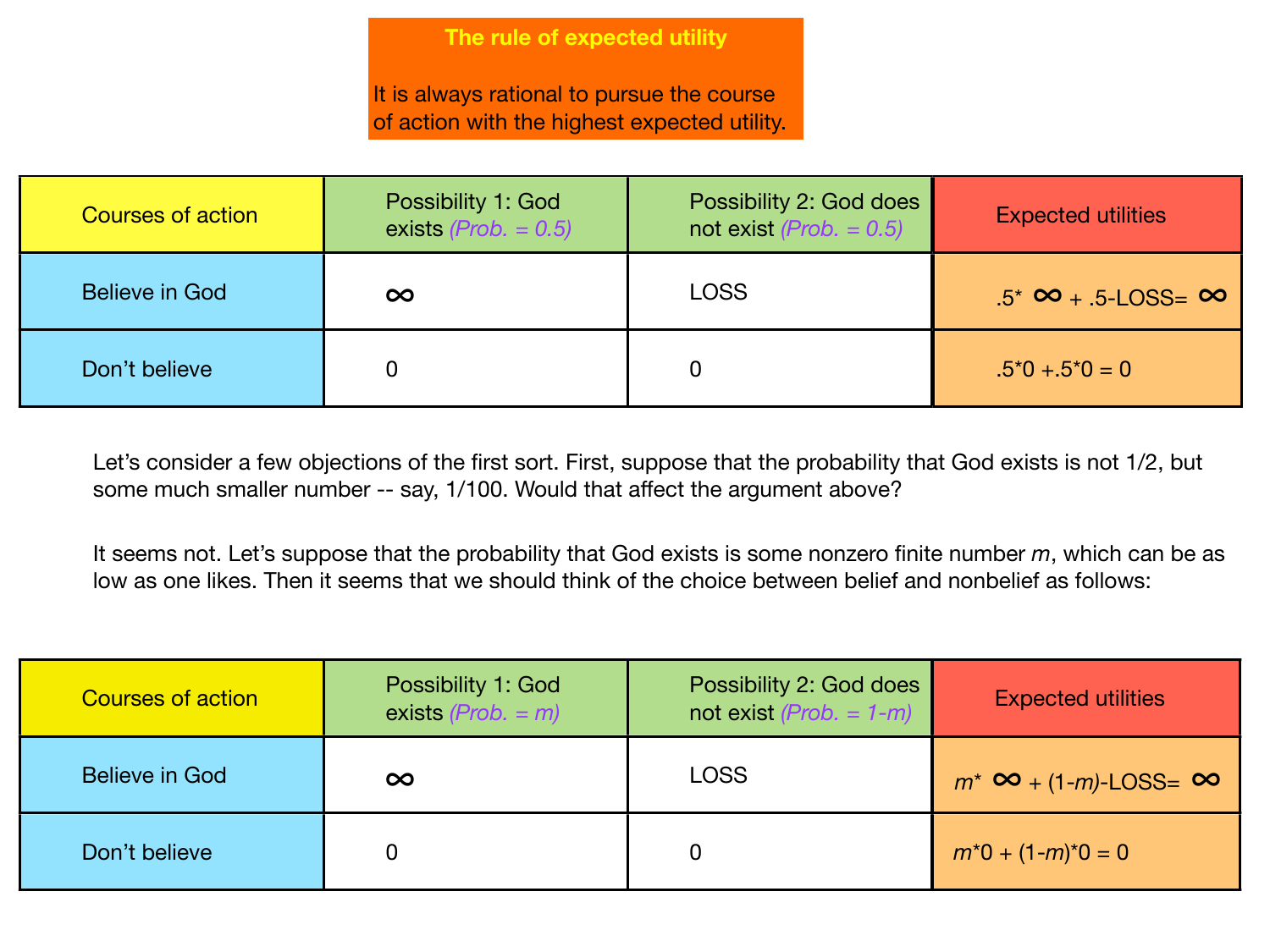It is always rational to pursue the course of action with the highest expected utility.

It seems not. Let's suppose that the probability that God exists is some nonzero finite number *m*, which can be as low as one likes. Then it seems that we should think of the choice between belief and nonbelief as follows:

| <b>Courses of action</b> | <b>Possibility 1: God</b><br>exists (Prob. $= m$ ) | Possibility 2: God does<br>not exist (Prob. $= 1-m$ ) | <b>Expected utilities</b>             |  |
|--------------------------|----------------------------------------------------|-------------------------------------------------------|---------------------------------------|--|
| Believe in God           | $\infty$                                           | <b>LOSS</b>                                           | $m^*$ $\infty$ + (1-m)-LOSS= $\infty$ |  |
| Don't believe            | $\bm{0}$                                           |                                                       | $m^*0 + (1-m)^*0 = 0$                 |  |

This is a real strength of Pascal's argument: **it does not depend on any assumptions about the probability that God exists other than the assumption that it is nonzero**. In other words, he is only assuming that we don't know for sure that God does not exist, which seems to many people - including many atheists - to be a reasonable assumption.

But another objection might seem more challenging. It seems that Pascal is assuming that, if God exists, there is a 100% chance that believers will get infinite reward. But why assume that? Why not think that if God exists there is some chance that believers will get infinite reward, and some chance that they won't? How would that affect the above chart?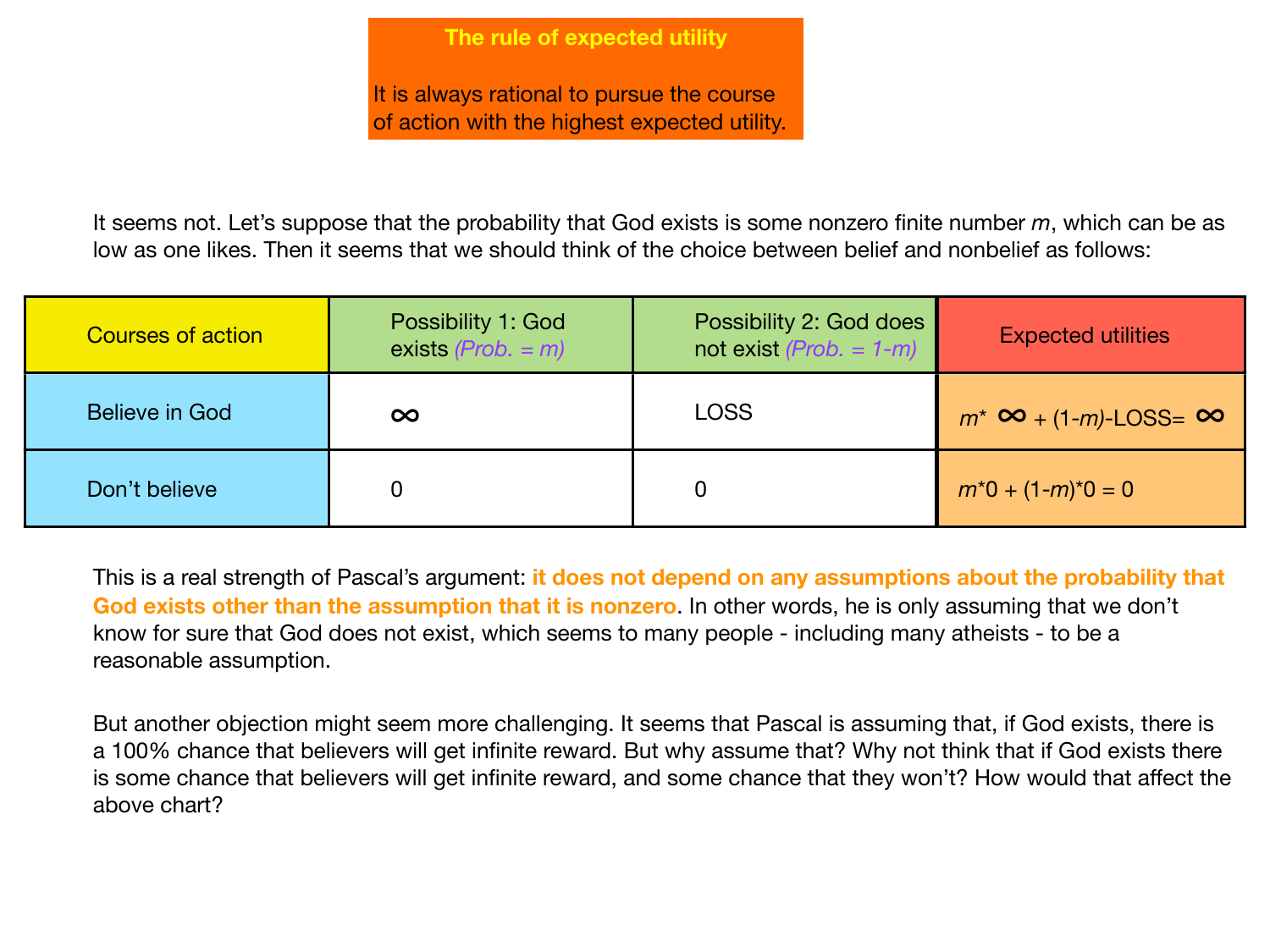It is always rational to pursue the course of action with the highest expected utility.

But another objection might seem more challenging. It seems that Pascal is assuming that, if God exists, there is a 100% chance that believers will get infinite reward. But why assume that? Why not think that if God exists there is some chance that believers will get infinite reward, and some chance that they won't? How would that affect the above chart?

To accommodate this possibility, we would have to add another column to our chart, to represent the two possibilities imagined. Let's call these possibilities "Rewarding God" and "No reward God", and let's suppose that each has a nonzero probability of being true -- respectively, *m* and *n*. The resulting chart looks like this:

| <b>Courses of</b><br>action | <b>Possibility 1:</b><br><b>Rewarding God</b><br>exists ( $Prob. =$<br>(m) | Possibility 2:<br>No reward God<br>exists (Prob. $=$<br>n) | Possibility 3:<br>God does not<br>exist (Prob. $=$<br>$1-(m+n)$ | <b>Expected utilities</b>                                   |
|-----------------------------|----------------------------------------------------------------------------|------------------------------------------------------------|-----------------------------------------------------------------|-------------------------------------------------------------|
| <b>Believe in God</b>       | $\infty$                                                                   | $\overline{0}$                                             | <b>LOSS</b>                                                     | $m^*$ $\infty$ + $n^*0$ + $(1-(m+n))$<br>$*$ LOSS= $\infty$ |
| Don't believe               | $\overline{0}$                                                             | 0                                                          | $\overline{0}$                                                  | $m^*0 + n^*0 + (1-(m+n))^*0 = 0$                            |

As this chart makes clear, adding this complication has **no effect** on the result. Pascal needn't assume that God will certainly reward all believers; he need only assume that there is a nonzero chance that God will reward all believers.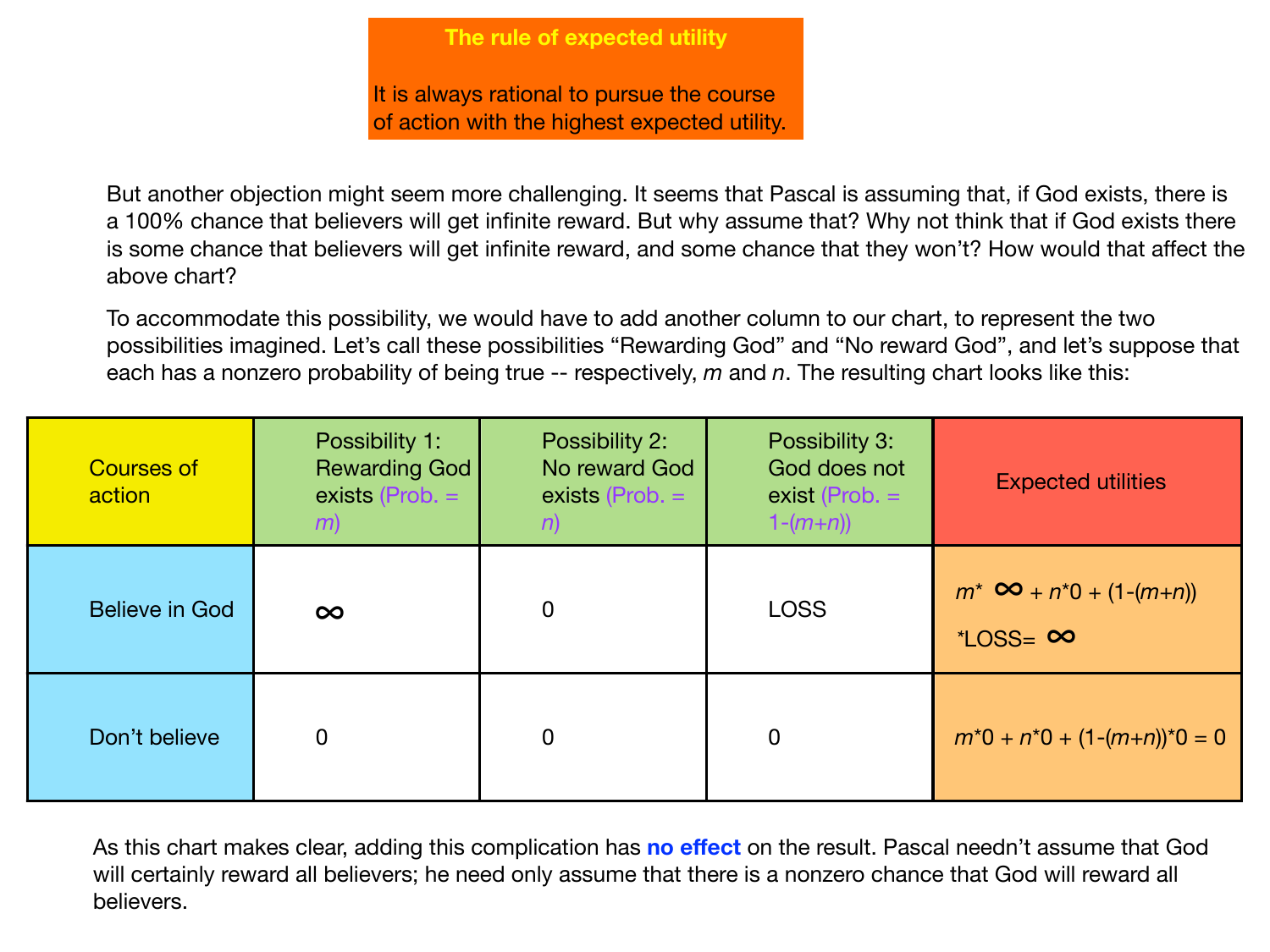It is always rational to pursue the course of action with the highest expected utility.

As this chart makes clear, adding this complication has **no effect** on the result. Pascal needn't assume that God will certainly reward all believers; he need only assume that there is a nonzero chance that God will reward all believers.

However, one might think that there is yet another relevant possibility that we are overlooking. After all, isn't there some chance that God might give eternal reward to believers and nonbelievers alike? This is surely possible. Let's call this the possibility of "Generous God." Setting aside the possibility of No reward God, which we have seen to be irrelevant, taking account of the possibility of Generous God has a striking effect on the expected utilities of belief and nonbelief:

| <b>Courses of</b><br>action | Possibility 1:<br><b>Rewarding God</b><br>exists $(Prob. =$<br>m | Possibility 2:<br><b>Generous God</b><br>exists $(Prob. =$<br>n) | Possibility 3:<br>God does not<br>exist ( <i>Prob.</i> $=$<br>$1-(m+n)$ | <b>Expected utilities</b>                                           |
|-----------------------------|------------------------------------------------------------------|------------------------------------------------------------------|-------------------------------------------------------------------------|---------------------------------------------------------------------|
| <b>Believe in God</b>       | $\infty$                                                         | $\infty$                                                         | <b>LOSS</b>                                                             | $m^*$ $\infty$ + $n^*$ $\infty$ + $(1-(m+n))$<br>$*$ LOSS= $\infty$ |
| Don't believe               | $\overline{0}$                                                   | $\infty$                                                         | $\overline{0}$                                                          | $m^*0 + n^* \; 8$ + $(1-(m+n))^*0$<br>$= 0$                         |

Now, it appears, **belief and nonbelief have the same infinite expected utility**, which undercuts Pascal's argument for the rationality of belief in God.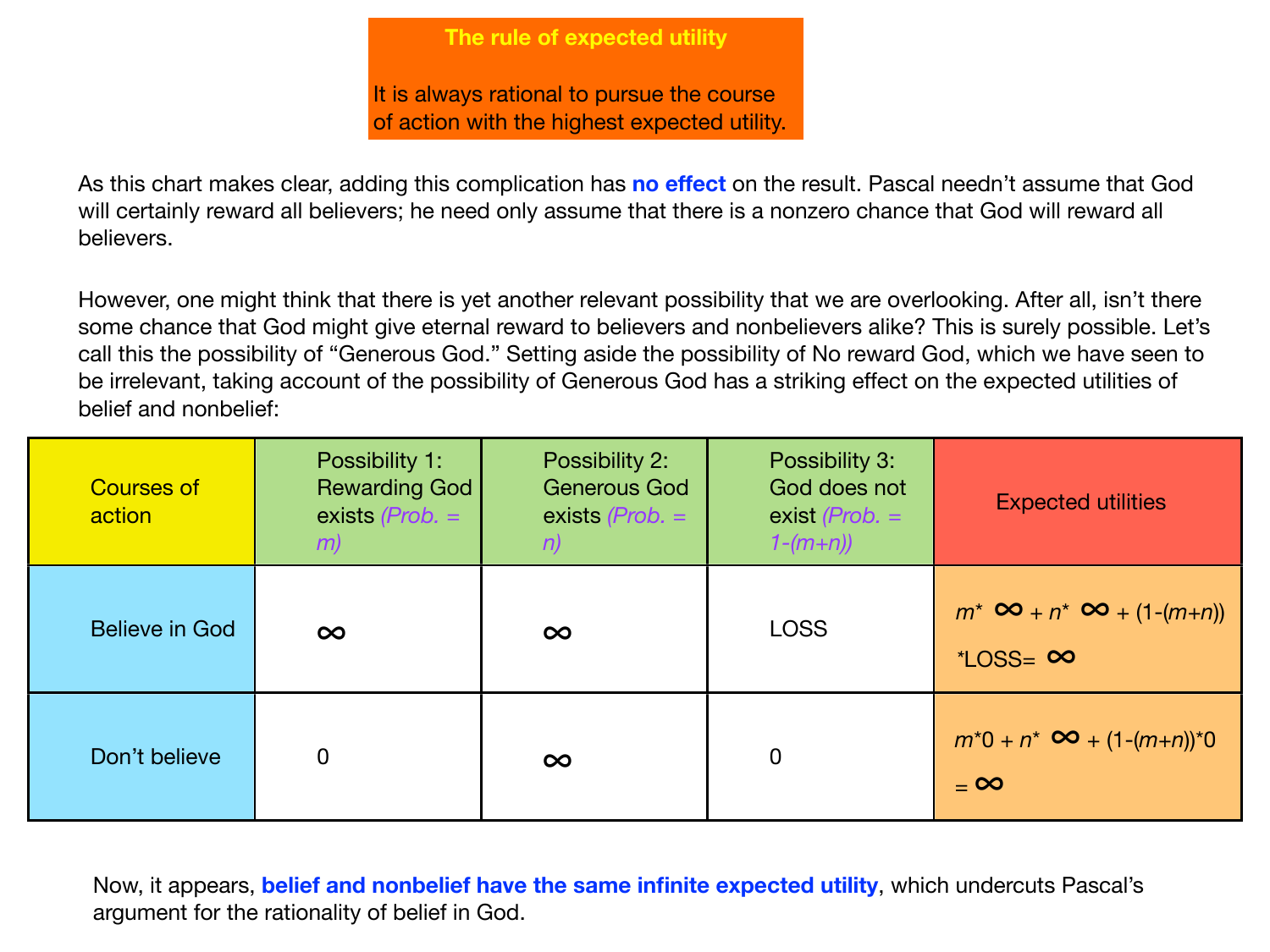It is always rational to pursue the course of action with the highest expected utility.

| <b>Courses of</b><br>action | Possibility 1:<br><b>Rewarding God</b><br>exists $(Prob. =$<br>(m) | Possibility 2:<br><b>Generous God</b><br>exists $(Prob. =$<br>n) | Possibility 3:<br>God does not<br>exist ( <i>Prob.</i> $=$<br>$1-(m+n)$ | <b>Expected utilities</b>                                           |
|-----------------------------|--------------------------------------------------------------------|------------------------------------------------------------------|-------------------------------------------------------------------------|---------------------------------------------------------------------|
| <b>Believe in God</b>       | $\infty$                                                           | $\infty$                                                         | <b>LOSS</b>                                                             | $m^*$ $\infty$ + $n^*$ $\infty$ + $(1-(m+n))$<br>$*$ LOSS= $\infty$ |
| Don't believe               | $\overline{0}$                                                     | $\infty$                                                         | $\overline{0}$                                                          | $m^*0 + n^* \infty + (1-(m+n))^*0$<br>$= 0$                         |

Now, it appears, **belief and nonbelief have the same infinite expected utility**, which undercuts Pascal's argument for the rationality of belief in God.

However, Pascal seems to have a reasonable reply to this objection. It seems that the objection turns on the fact that any probability times an infinite utility will yield an infinite expected value. And that means that any two actions which have some chance of bring about an infinite reward will have the same expected utility.

But this is extremely counterintuitive. Suppose we think of a pair of lotteries, EASY and HARD. Each lottery has an infinite payoff, but EASY has a 1/3 chance of winning, whereas HARD has a 1/1,000,000 chance of winning. What is the expected utility of EASY vs. HARD? Which would you be more rational to buy a ticket for?

How might we modify our rule of expected utility to explain this case? Would this help Pascal respond to the case of Generous God?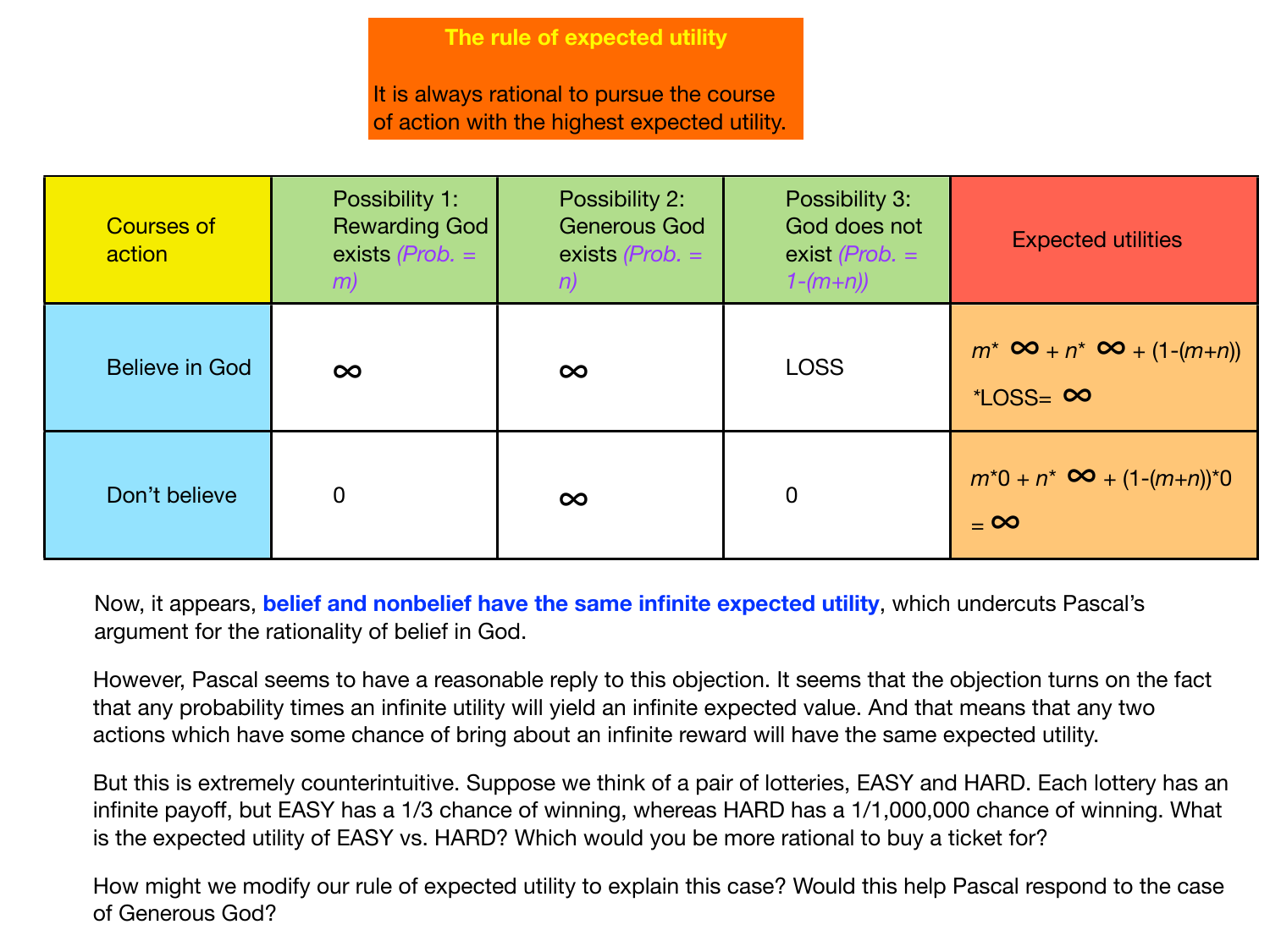It is always rational to pursue the course of action with the highest expected utility.

How might we modify our rule of expected utility to explain this case? Would this help Pascal respond to the case of Generous God?

A natural suggestion is to say something like this: if two actions each have infinite expected utility, then (supposing that neither action has a very high chance of leading to a very bad outcome) it is rational to go with the action that has the higher probability of leading to the infinite reward. This sort of supplement to the rule of expected utility explains why it is smarter to buy a ticket in EASY than in HARD; and it also helps Pascal solve the problem of Generous God, since the believer receives an infinite reward if **either** Generous God or Rewarding God exists, whereas the nonbeliever only gets a reward in the first of these cases.

This does not help, however, with yet another objection. It is conceivable that God would find abhorrent the idea of believing in God on the basis of Pascal's wager, and decide to give eternal reward to just those people who do not choose to believe. Call this the possibility of Anti-Wager God.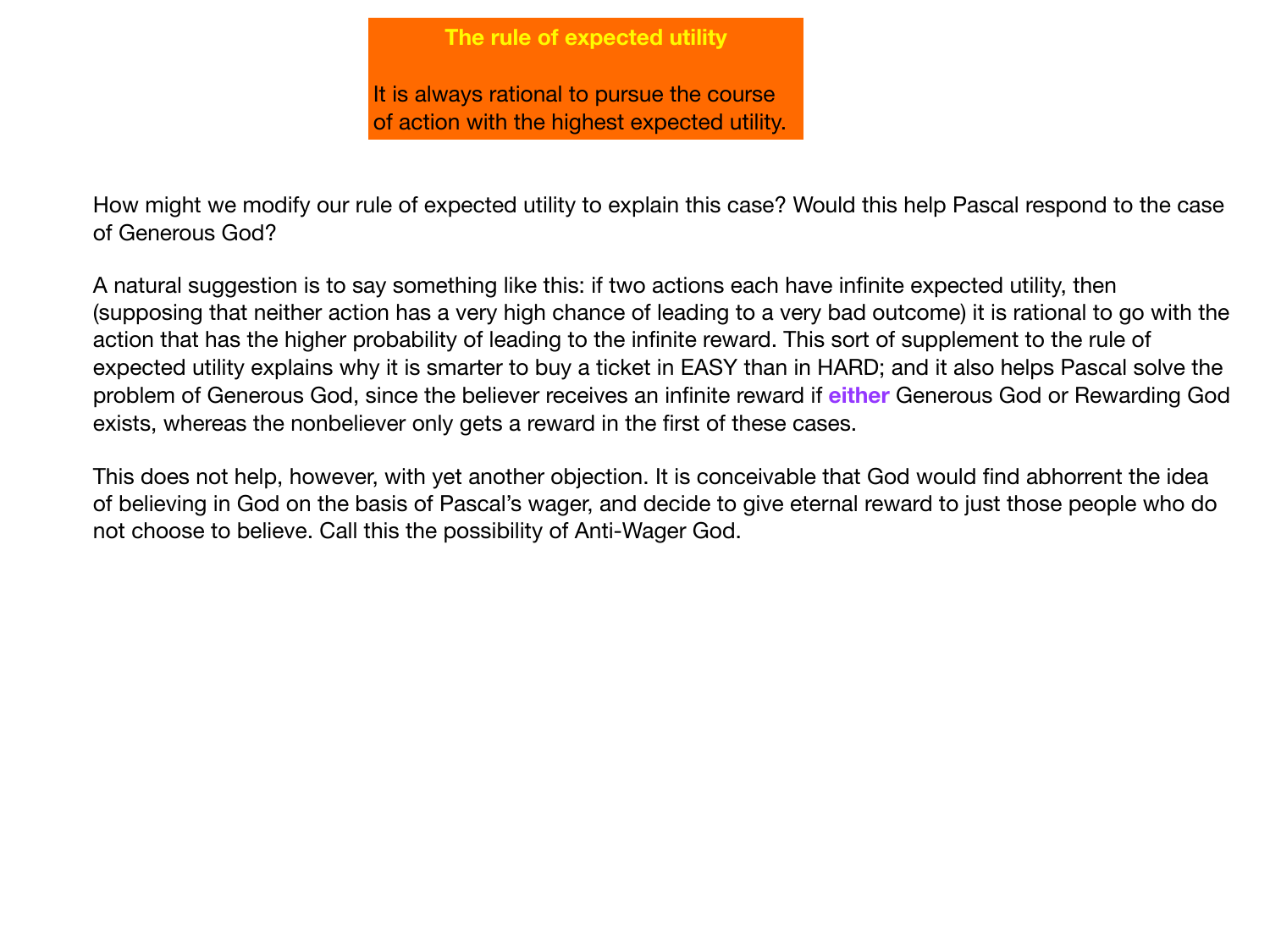It is always rational to pursue the course of action with the highest expected utility.

This does not help, however, with yet another objection. It is conceivable that God would find abhorrent the idea of believing in God on the basis of Pascal's wager, and decide to give eternal reward to just those people who do not choose to believe. Call this the possibility of Anti-Wager God.

Taking into account this possibility makes the decision look like this:

| <b>Courses of</b><br>action | Possibility 1:<br><b>Rewarding God</b><br>exists $(Prob. =$<br>(m) | Possibility 2:<br>Anti-Wager<br><b>God exists</b><br>$(Prob. = n)$ | Possibility 3:<br>God does not<br>exist ( <i>Prob.</i> $=$<br>$1-(m+n)$ | <b>Expected utilities</b>                                         |
|-----------------------------|--------------------------------------------------------------------|--------------------------------------------------------------------|-------------------------------------------------------------------------|-------------------------------------------------------------------|
| Believe in God              | $\infty$                                                           | $\overline{0}$                                                     | <b>LOSS</b>                                                             | $m^*$ $\infty$ + $n^*$ $\infty$ + $(1-(m+n))$<br>$*Loss = \infty$ |
| Don't believe               | $\Omega$                                                           | $\infty$                                                           | $\overline{0}$                                                          | $m^*0 + n^* \infty + (1-(m+n))^*0$<br>$= 0$                       |

It is no longer obvious that belief has a higher chance of reward than nonbelief: we need an argument that Rewarding God is more likely to exist than Anti-Wager God. This shows that Pascal's argument can't be completely free of commitments to the probabilities of certain theological claims.

How would Pascal handle the case of religions with differing views about God? Would the complications that these would introduce into the decision be analogous to those introduced by Anti-Wager God?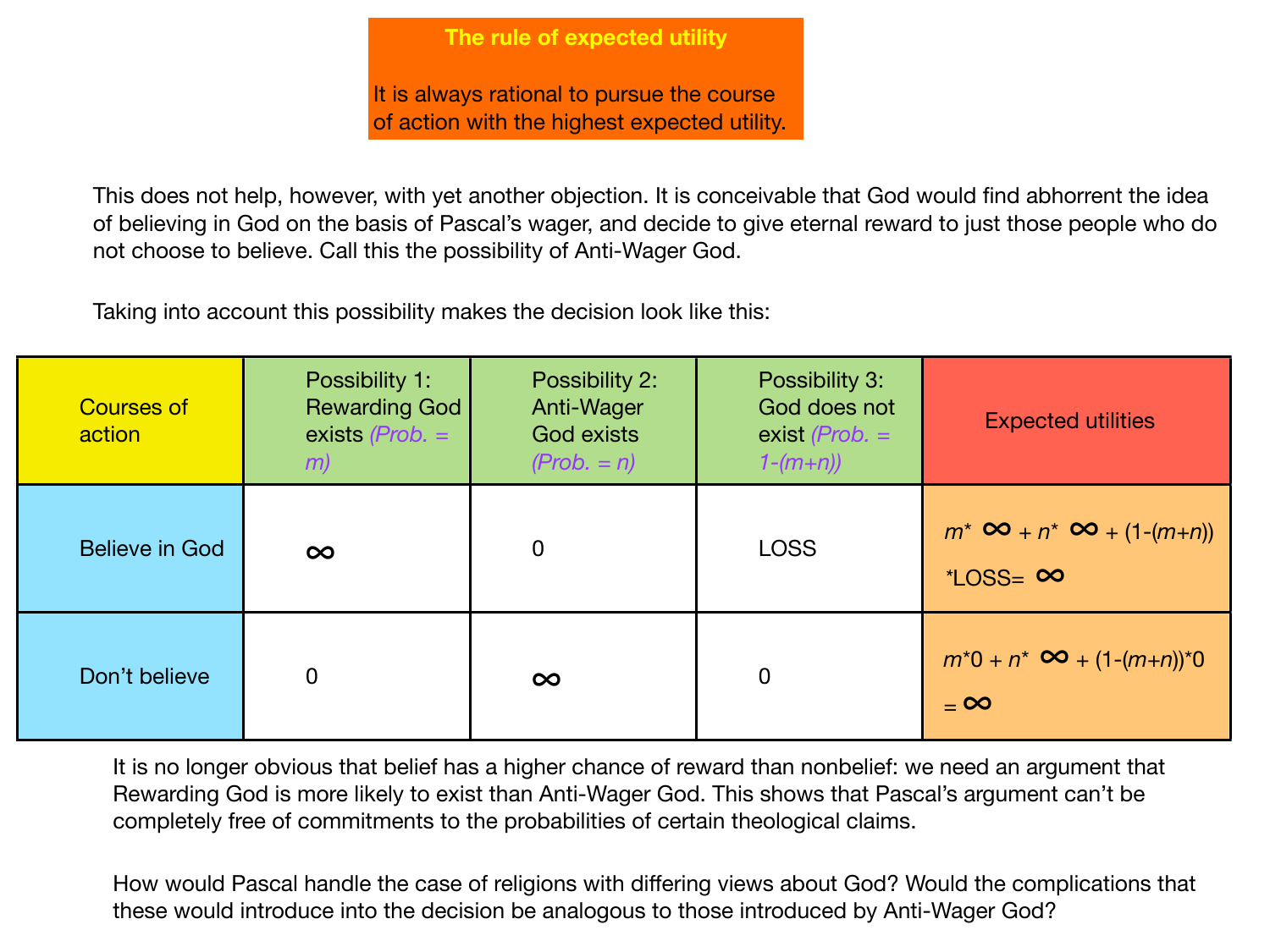It is always rational to pursue the course of action with the highest expected utility.

Even if we can solve the cases of Generous God and Anti-Wager God in this way, these possibilities raise a troubling sort of objection to Pascal's argument. His argument turns essentially on the possibility of decisions with infinite expected utility. But it is plausible that, in at least some cases which involve infinite expected utility, the rule of expected utility gives us incorrect results. Consider the following bet:

# **The St. Petersburg**

I am going to flip a fair coin until it comes up heads. If the first time it comes up heads is on the 1st toss, I will give you \$2. If the first time it comes up heads is on the second toss, I will give you \$4. If the first time it comes up heads is on the 3rd toss, I will give you \$8. And in general, if the first time the coin comes up heads is on the *n*th toss, I will give you \$2*<sup>n</sup>*.

Would you pay \$2 to take this bet? How about \$4?

Suppose now I raise the price to \$10,000. Should you be willing to pay that amount to play the game?

What is the expected utility of playing the game?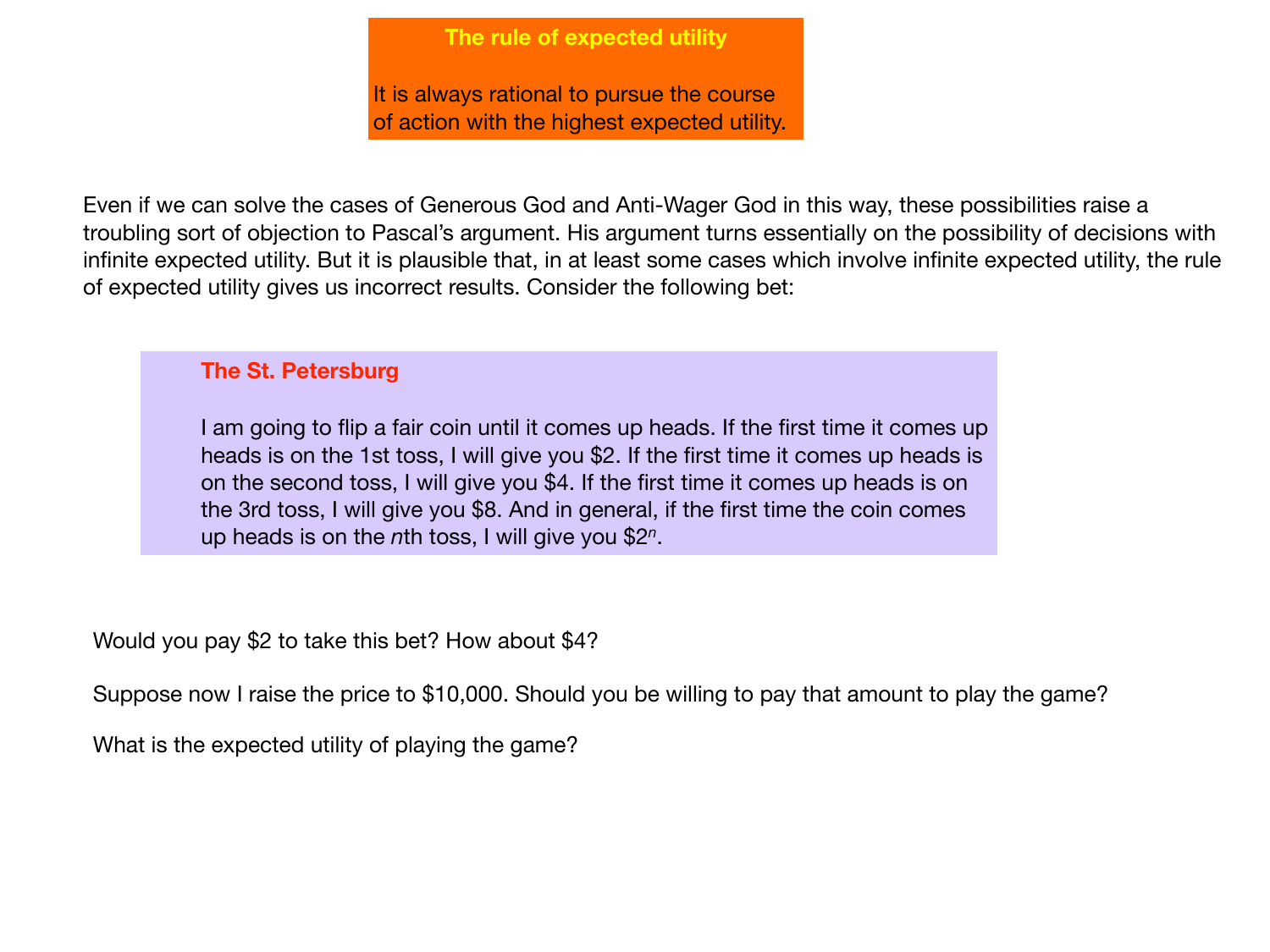It is always rational to pursue the course of action with the highest expected utility.

## **The St. Petersburg**

I am going to flip a fair coin until it comes up heads. If the first time it comes up heads is on the 1st toss, I will give you \$2. If the first time it comes up heads is on the second toss, I will give you \$4. If the first time it comes up heads is on the 3rd toss, I will give you \$8. And in general, if the first time the coin comes up heads is on the *n*th toss, I will give you \$2*<sup>n</sup>*.

What is the expected utility of playing the game?

We can think about this using the following table:

| <b>Outcome</b>     | <b>First heads</b> | <b>First heads</b><br>$\vert$ is on toss #1 $\vert$ is on toss #2 $\vert$ is on toss #3 $\vert$ is on toss #4 $\vert$ is on toss #5 | <b>First heads</b> | <b>First heads</b> | <b>First heads</b> | <b><i><u>BARRET</u></i></b> |
|--------------------|--------------------|-------------------------------------------------------------------------------------------------------------------------------------|--------------------|--------------------|--------------------|-----------------------------|
| <b>Probability</b> | \$2                | \$4                                                                                                                                 | \$8                | \$16               | \$32               |                             |
| Payoff             | 1/2                | 1/4                                                                                                                                 | 1/8                | 1/16               | 1/32               |                             |

The expected utility of playing  $=$  the sum of probability  $*$  payoff for each of the infinitely many possible outcomes. So, the expected utility of playing equals the sum of the infinite series

1+1+1+1+1+ 1+1+1+1+1+ 1+1+1+1+1+ 1+1+1+1+1+......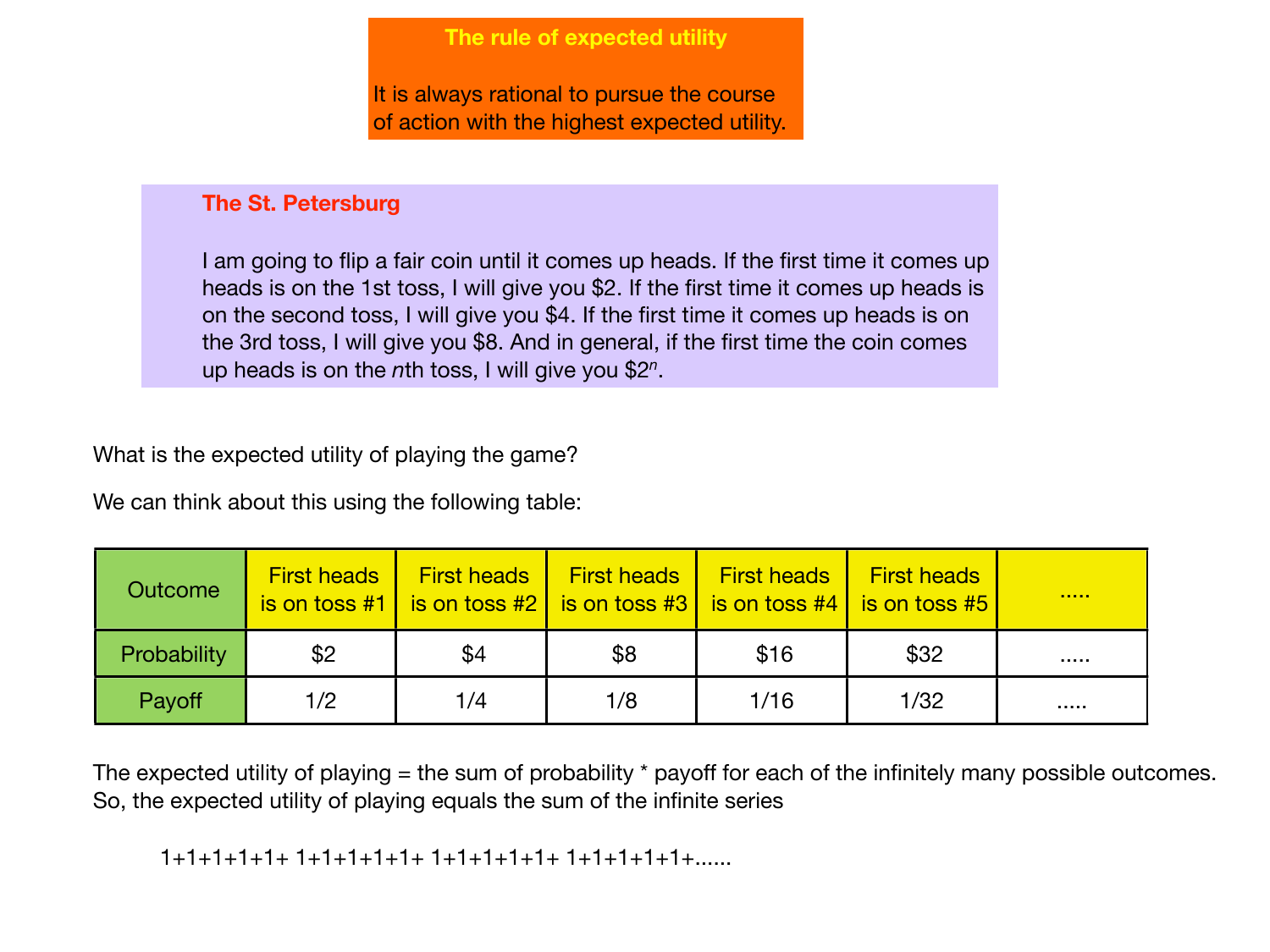It is always rational to pursue the course of action with the highest expected utility.

# **The St. Petersburg**

I am going to flip a fair coin until it comes up heads. If the first time it comes up heads is on the 1st toss, I will give you \$2. If the first time it comes up heads is on the second toss, I will give you \$4. If the first time it comes up heads is on the 3rd toss, I will give you \$8. And in general, if the first time the coin comes up heads is on the *n*th toss, I will give you \$2*<sup>n</sup>*.

| Outcome            | <b>First heads</b> | <b>First heads</b> | <b>First heads</b><br>$\vert$ is on toss #1   is on toss #2   is on toss #3   is on toss #4   is on toss #5 | <b>First heads</b> | <b>First heads</b> |  |
|--------------------|--------------------|--------------------|-------------------------------------------------------------------------------------------------------------|--------------------|--------------------|--|
| <b>Probability</b> | \$2                | \$4                | \$8                                                                                                         | \$16               | \$32               |  |
| Payoff             | 1/2                | 1/4                | 1/8                                                                                                         | 1/16               | 1/32               |  |

The expected utility of playing  $=$  the sum of probability  $*$  payoff for each of the infinitely many possible outcomes. So, the expected utility of playing equals the sum of the infinite series

1+1+1+1+1+ 1+1+1+1+1+ 1+1+1+1+1+ 1+1+1+1+1+......

But it follows from this result, plus the rule of expected utility, that **you would be rational to pay any finite amount of money to have the chance to play this game once**. But this seems clearly mistaken. What is going on here?

Does this show that the rule of expected utility can lead us astray? If so, in what sorts of cases does this happen? Does this result depend essentially on their being infinitely many possible outcomes?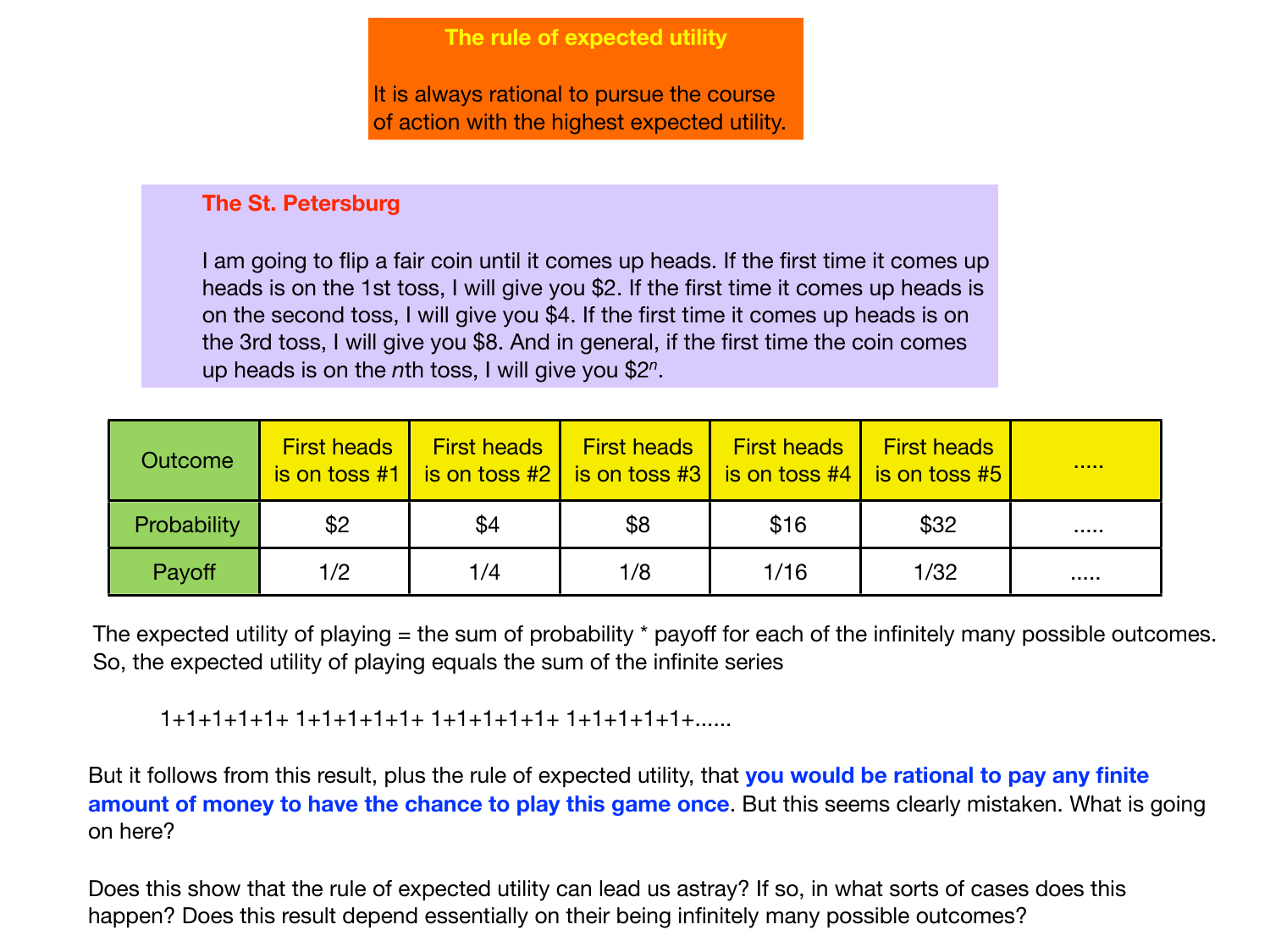Let's now turn to a pair of quite different objections, which focus on the fact that Pascal is asking us to make decisions about what to **believe** on the basis of expected utility calculations. The objections are that this is (1) impossible and (2) the wrong way to form beliefs.

If I offer you \$5 to raise your arm, you can do it. But, to illustrate objection (1), suppose I offered you \$5 to believe that you are not now sitting down. Can you do that (without standing up)?

Pascal considered this objection, and gave the following response: cannot believe. What do you want me to do the to do then the to do then the to do then the to do then the to do

". . . is there really no way of seeing what the cards are? . . . I am being forced to wager and I am not free; I am begin held fast and I am so made that I cannot believe. What do you want me to do then?"

believe, it is because of your passions, since reason impels you to believe multiplying proofs of God's existence, but by diminishing your passions. ... "That is true, but at least get it into your head that, if you are unable to and yet you cannot do so. Concentrate then not on convincing yourself by multiplying proofs of God's existence, but by diminishing your passions. ..."

What does he have in mind here? *4.2 Rationality does not require maximizing expected utility*